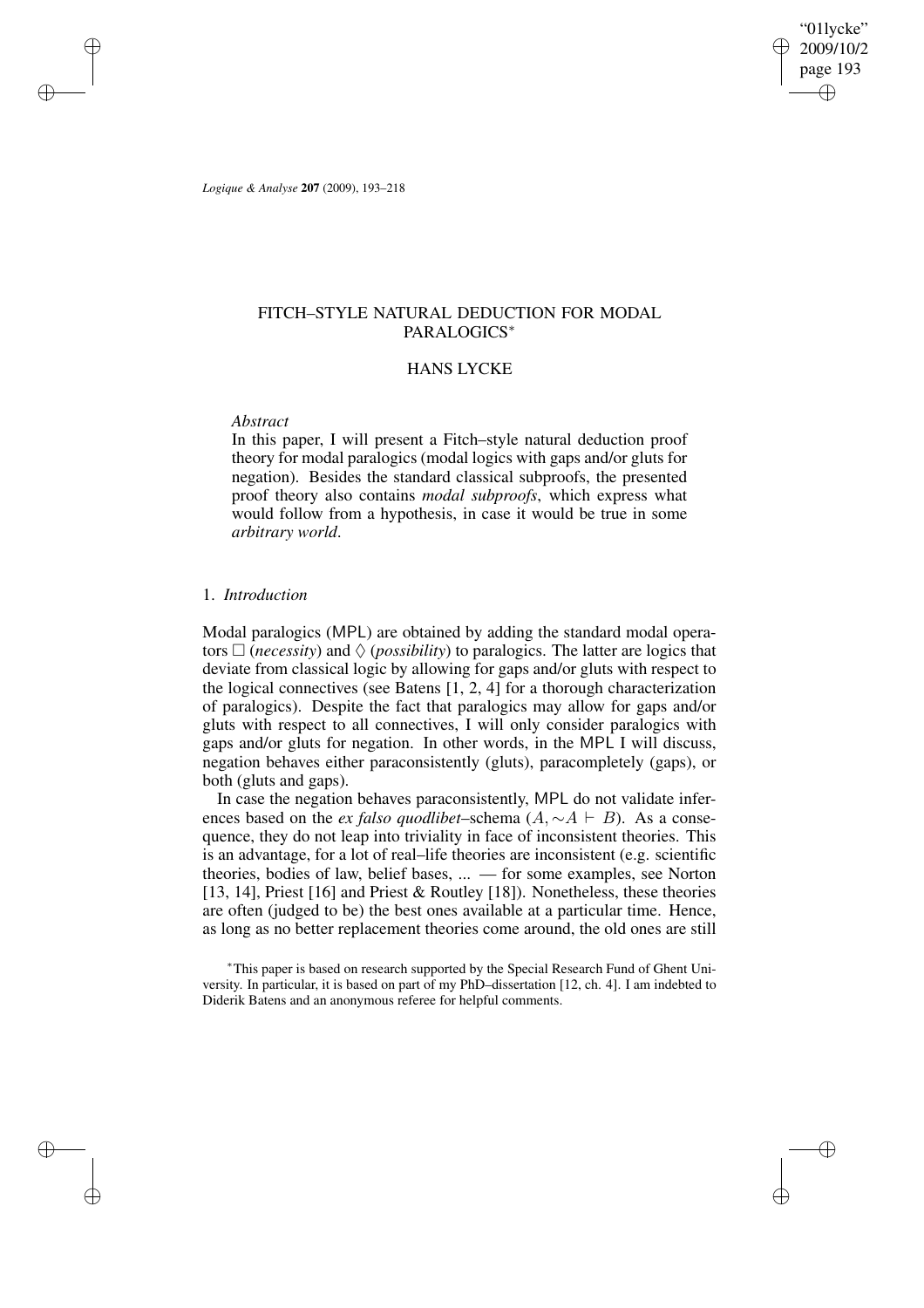*"01lycke" 2009/10/2 page 194* ✐ ✐

✐

✐

#### 194 HANS LYCKE

being used. To do so in a non–trivial way, a paraconsistent (modal) logic is needed.

On the other hand, in case the negation behaves paracompletely, MPL do not validate the *law of excluded middle* ( $\vdash A \lor \sim A$ ). Whether or not this is a valid law of logic, is subject of heavy debate (especially between classical and intuitionistic logicians, see e.g. Brock & Mares [5, pp. 88–90], Read [19, ch. 8]). As this is not the purpose of this paper, I will not plead for nor against the acceptance of the law of excluded middle, I will merely assume that, at least in some cases, it is quite plausible to drop it (some nice arguments can be found in Dummett [7]).

The aim of this paper is to present a Fitch–style natural deduction proof theory for MPL. Besides the standard classical subproofs, the proof theory also contains *modal subproofs*, which express what would follow from a hypothesis, in case it would be true in an *arbitrary world*. More specifically, modal subproofs resemble the *strict subproofs* introduced by Fitting [8, 9], and Hawthorne [11]. Nonetheless, there are some striking differences between my approach and theirs as well.

*Overview.* In section 2, I will characterize the logic KōN, a particularly weak modal paralogic. In section 3, I will present a Fitch–style natural deduction proof theory for KōN, point out the differences with the proof theories of Fitting and Hawthorne, and prove soundness and completeness. Finally, in section 4, I will present Fitch–style natural deduction proof theories for numerous extensions of the logic KoN, thereby showing that the presented proof system is of a general kind.

## 2. *The Modal Paralogic* K¯oN

The logic KōN is the modal extension of the paralogic CLōN (for people not acquainted with paralogics, see Batens [3] or Lycke [12, ch. 4]). This implies that the logic KōN is a weak modal paralogic. More specifically, the KōN–negation is extremely weak. Not only is it both paraconsistent and paracomplete, it also doesn't validate *double negation*, any of the *De Morgan laws* (modal analogues included), nor replacement of logically equivalent formulas inside the scope of a negation (e.g.  $\sim (p \wedge q) \nvdash \sim (q \wedge p)$ ).

*Language Schema*. The language  $\mathcal{L}^{\mathcal{M}}$  of the logic KōN is obtained by adding the modal operators  $\Box$  (*necessity*) and  $\Diamond$  (*possibility*) to the (standard) propositional language  $\mathcal L$  (see table 1). The set of well–formed modal formulas  $W^{\mathcal{M}}$  is defined in the usual way.

✐

✐

✐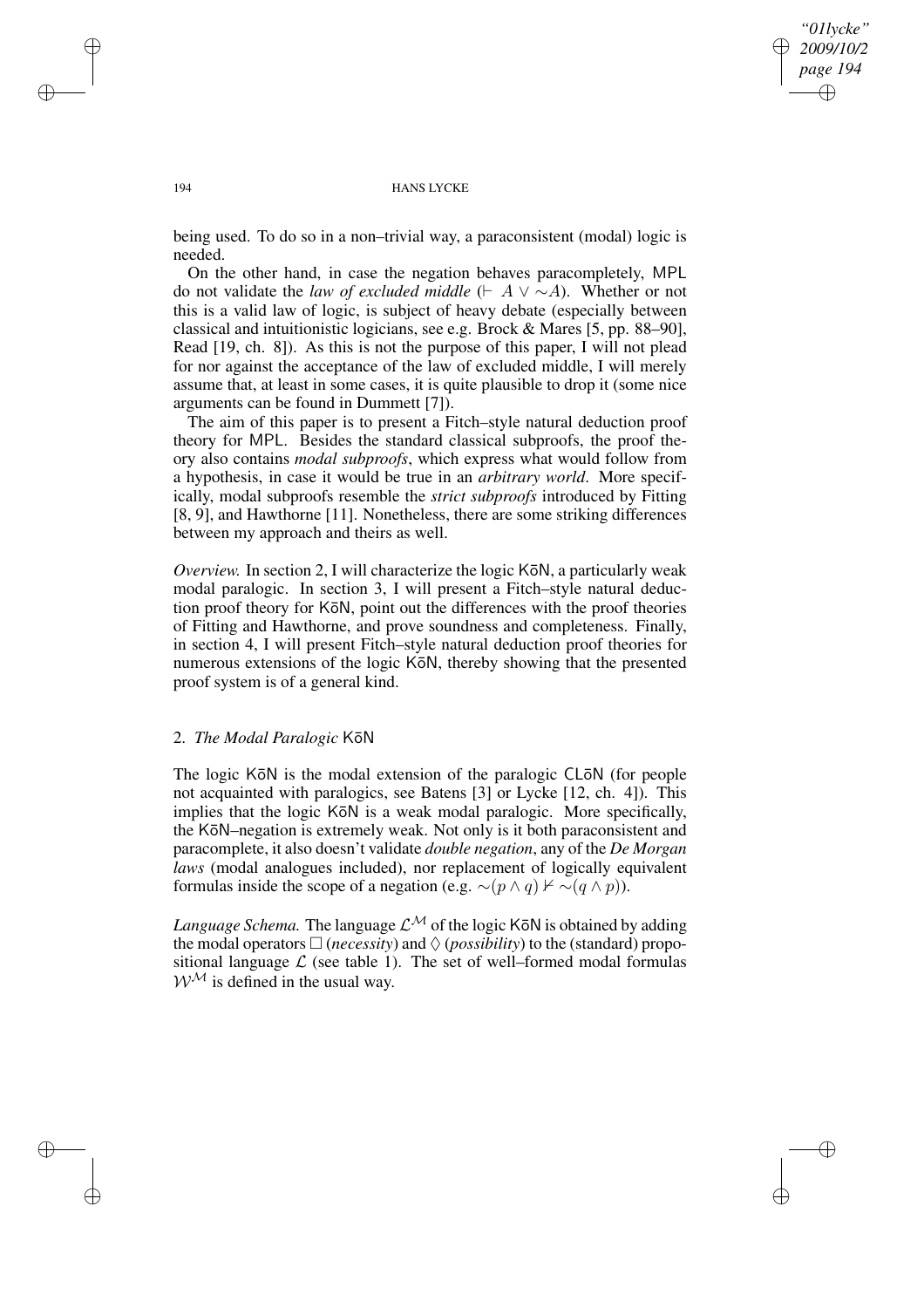| language letters |   | connectives                                     | set of formulas   |
|------------------|---|-------------------------------------------------|-------------------|
|                  |   | $\sim, \wedge, \vee, \sqsupset$                 |                   |
| $\mathcal{M}$    | S | $\sim, \wedge, \vee, \sqsupset, \Box, \lozenge$ | $W^{\mathcal{M}}$ |

Table 1. The languages  $\mathcal L$  and  $\mathcal L^{\mathcal M}$ .

As table 1 clearly shows, equivalence  $(\equiv)$  is not included in the language  $\mathcal{L}^{\mathcal{M}}$ . The only reason why it is not included, is because it will not be discussed in this paper. However, in case equivalence is characterized as a defined connective, it can be added to the language in a fairly straightforward way.

*Definition 1*:  $(A \equiv B) =_{df} (A \sqsupseteq B) \wedge (B \sqsupseteq A)$ *.* 

✐

✐

✐

✐

*Semantic Characterization.* Let the set  $N \subset W^{\mathcal{M}}$  be the union of the sets  $\{\sim A \mid A \in S\}, \ \{\sim \sim A \mid A \in \mathcal{W}^{\mathcal{M}}\}, \ \{\sim (A \land B) \mid A, B \in \mathcal{W}^{\mathcal{M}}\},\$  $\{\sim(A\vee B) \mid A, B \in \mathcal{W}^{\mathcal{M}}\}, \{\sim(A\supset B) \mid A, B \in \mathcal{W}^{\mathcal{M}}\}, \{\sim\Box A \mid$  $A \in \mathcal{W}^{\mathcal{M}}$ , and  $\{\sim \Diamond A \mid A \in \mathcal{W}^{\mathcal{M}}\}$ . Because all its elements are negation formulas,  $\hat{N}$  is called the *negation set* of the logic KōN. In fact, for the logic KōN,  $N$  is the set of *all* negation formulas of  $\mathcal{L}^{\mathcal{M}}$ . However, this is not the case for all MPL, as will be shown later on (in section 4.2).

A KōN–model M for the language  $\mathcal{L}^{\mathcal{M}}$  is defined as a 4–tuple  $\lt W, w_0, R$ ,  $v >$ , with W a set of worlds,  $w_0$  the actual world, R an arbitrary accessibility relation on W, and  $v : \mathcal{S} \cup \mathcal{N} \times W \mapsto \{0, 1\}$  an assignment function.

The assignment function  $v$  of the model  $\overline{M}$  is extended to a valuation function  $v_M: \mathcal{W}^M \times W \mapsto \{0, 1\}$  by means of the following semantic postulates:

| SP1  | For $A \in \mathcal{S}$ : $v_M(A, w) = 1$ iff $v(A, w) = 1$ .                    |
|------|----------------------------------------------------------------------------------|
| SP2  | For $\sim A \in \mathcal{N}$ : $v_M(\sim A, w) = 1$ iff $v(\sim A, w) = 1$ .     |
| SP3  | $v_M(A \wedge B, w) = 1$ iff $v_M(A, w) = 1$ and $v_M(B, w) = 1$ .               |
| SP4  | $v_M(A \vee B, w) = 1$ iff $v_M(A, w) = 1$ or $v_M(B, w) = 1$ .                  |
| SP5. | $v_M(A \supset B, w) = 1$ iff $v_M(\sim A, w) = 1$ or $v_M(B, w) = 1$ .          |
| SP6. | $v_M(\Box A, w) = 1$ iff for all $w' \in W$ , if $Rww'$ then $v_M(A, w') = 1$ .  |
| SP7  | $v_M(\Diamond A, w) = 1$ iff for some $w' \in W$ , $Rww'$ and $v_M(A, w') = 1$ . |
|      |                                                                                  |

Finally, semantic consequence for the modal paralogic Kon is defined as truth preservation at the actual world  $w_0$ .

*Notational Convention 1: Where*  $\Gamma = \{B \mid B \in \mathcal{W}^{\mathcal{M}}\}, v_{\mathcal{M}}(\Gamma, w) = 1$  *iff for*  $all B \in \Gamma$ ,  $v_M(B, w) = 1$ .

 $\mathbf{1}$ .

*"01lycke" 2009/10/2 page 195*

✐

✐

✐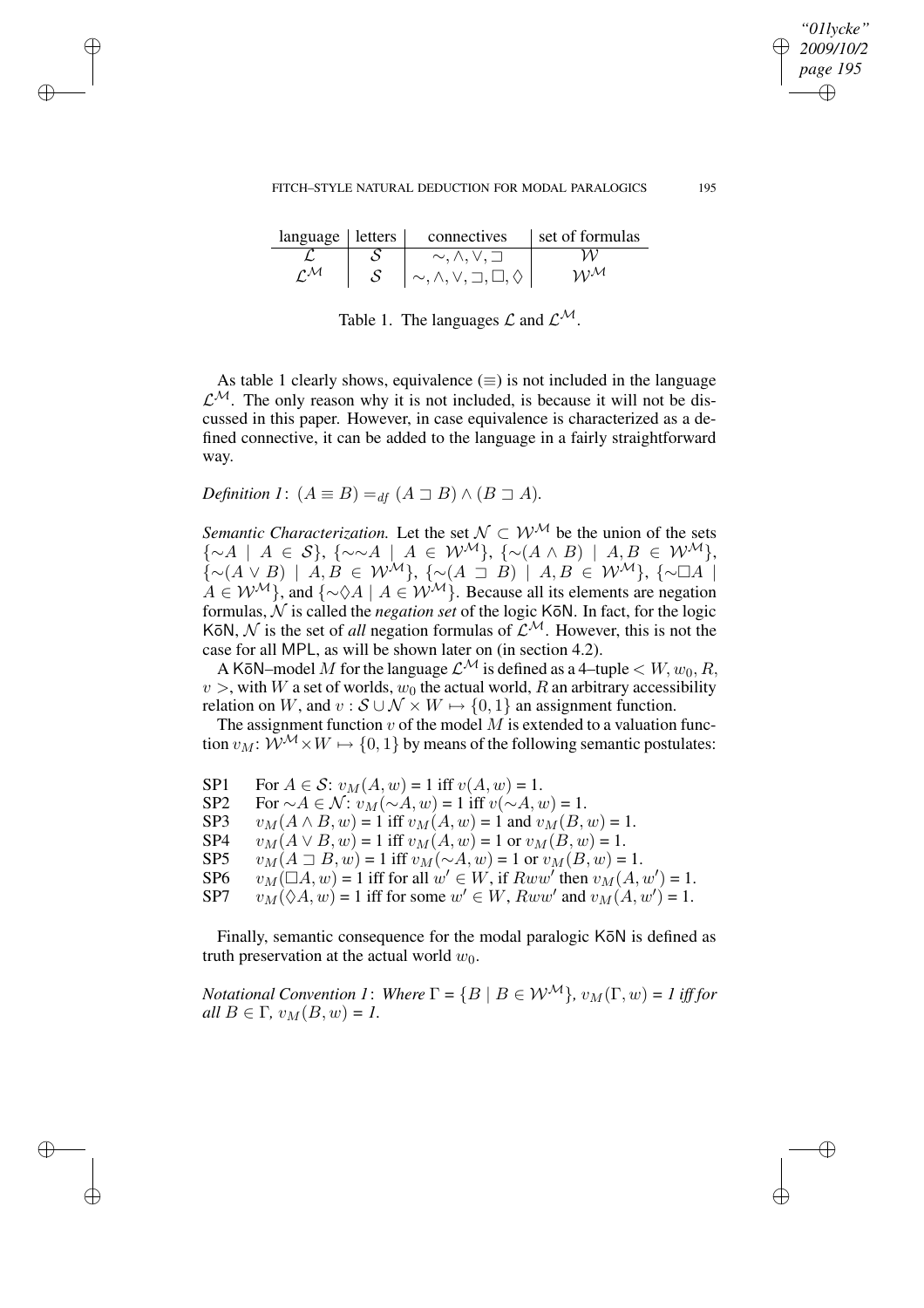✐

#### 196 HANS LYCKE

*Definition* 2:  $\Gamma \models_{K\bar{o}N} A(A \text{ is a K\bar{o}N-consequence of } \Gamma)$  *iff for all* K $\bar{o}N$ *models*  $M:$  *if*  $v_M(\Gamma, w_0) = I$  *then*  $v_M(A, w_0) = I$ .

Some explanation might be necessary. First of all, it is important to notice that a KōN–assignment function  $v$  assigns a truth value not only to sentential letters, but also to all elements of the set  $\mathcal{N}$  — hence, to all negation formulas. Secondly, because of SP2, the truth value of negation formulas entirely depends on the assignment function. As a consequence, there is no relation between the truth value of a negation formula  $\sim$ A and its positive counterpart A. Any of the following combinations are possible:

$$
\begin{array}{c|cc}\n\sim & A & A \\
\hline\n1 & 1 & 0 \\
1 & 0 & 1 \\
0 & 0 & 0\n\end{array}
$$

Because of the above, there are KōN–models in which a formula and its negation are both true, as well as KōN–models in which they are both false. Hence, in KōN, it is possible to express that the *law of excluded middle* fails at some worlds (because there are models that falsify  $A \vee \sim A$  at those worlds), as does *ex falso quodlibet* (because there are models that verify  $A \wedge \sim A$  at those worlds).

Moreover, it is now easy to see why so many of the classical inferences fail for the KōN–negation (double negation, the De Morgan laws,...). For example, consider replacement of logically equivalent formulas. If the equivalent formulas are inside the scope of a negation, as for example for the formulas  $∼(p \wedge q)$  and  $∼(q \wedge p)$ , then it is not possible to replace the one by the other (in this case  $p \wedge q$  by  $q \wedge p$ ). For, suppose ∼( $p \wedge q$ ) is true, then ∼( $q \wedge p$ ) will be false in some models, regardless of the truth value of  $p \wedge q$  (and  $q \wedge p$ ).

| $\sim (p \wedge q)$ | $\sim (q \wedge p)$ |
|---------------------|---------------------|
| 1111                | 1111                |
| 1111                | 0111                |
| 1100                | 1100                |
| 1100                | 0100                |
| 1001                | 1001                |
| 1001                | 0001                |
| 1000                | 1000                |
| 1000                | 0000                |

✐

✐

✐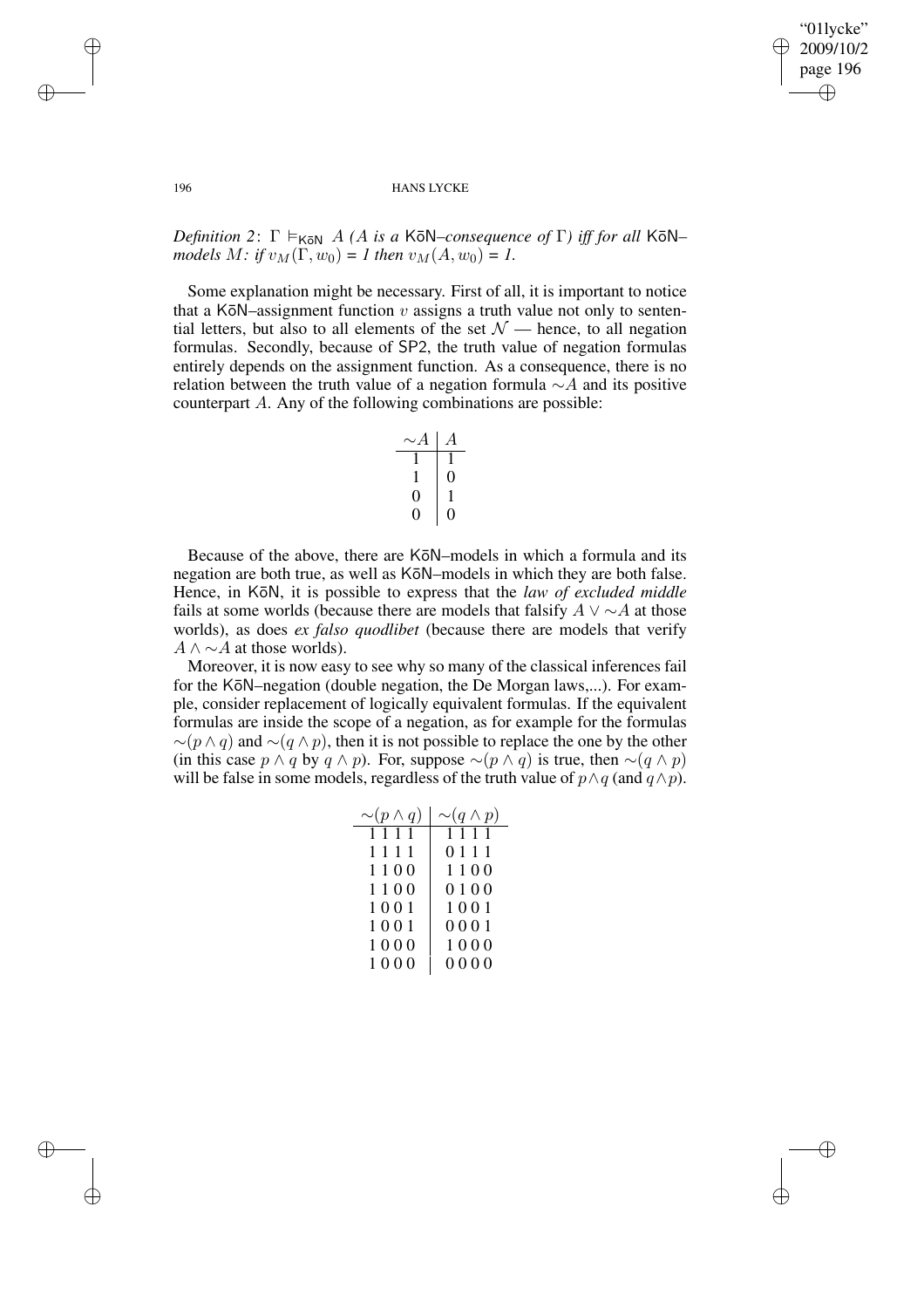Finally, it is also important to notice that the characterization of the KōN– negation results in the truth of a negation formula  $\sim \Diamond \sim A$  being completely independent of the truth of the formula  $\Box A$ . This obviously means that the modal operators  $\Box$  and  $\Diamond$  are not interdefinable in the logic KōN. However, this is not the case for all modal paralogics. For, in case the negation is strengthened (as in section 4.2), the modal operators become interdefinable again.

## 3. *Fitch–Style Natural Deduction*

✐

✐

✐

✐

In this section, I will present a Fitch–style natural deduction proof theory for the logic KōN, and I will prove that it is sound and complete w.r.t. the semantic characterization of the previous section. However, before spelling out the actual proof theory, some important remarks have to be made.

*Modal Subproofs.* The proof theory allows for two kinds of subproofs: *classical subproofs* and *modal subproofs*. The former are the standard kind of subproofs, well–known from classical logic. The latter are specific for modal (para)logics.

As usual, a subproof is started by introducing a new hypothesis, together with a new vertical line on its left. This accounts for both kinds of subproofs, classical and modal ones alike. However, modal subproofs are differentiated from classical subproofs by writing a  $\Box$ -symbol next to their vertical line (see table 2). Intuitively, modal subproofs express what would follow from

| $\cdots$ $\cdots$ | $\cdots$                | $\cdots$ . The state |  | $\cdots$                                       |
|-------------------|-------------------------|----------------------|--|------------------------------------------------|
|                   | $i \mid A \quad -; HYP$ |                      |  | $i \prod A$ -;HYP <sup><math>\Box</math></sup> |

Table 2. Classical and Modal Subproofs

the hypothesis if it were true in some *arbitrary world*.

Pseudo–Formulas. KōN–proofs do not only make use of well–formed formulas (wffs). They also make use of *pseudo–formulas*:

*Definition* 3: If  $A, B \in W^{\mathcal{M}}$  then  $S(A, B)$  and  $S^{\square}(A, B)$  are pseudo– *formulas of the modal language*  $\mathcal{L}^{\mathcal{M}}$ .

"01lycke" 2009/10/2 page 197 ✐ ✐

✐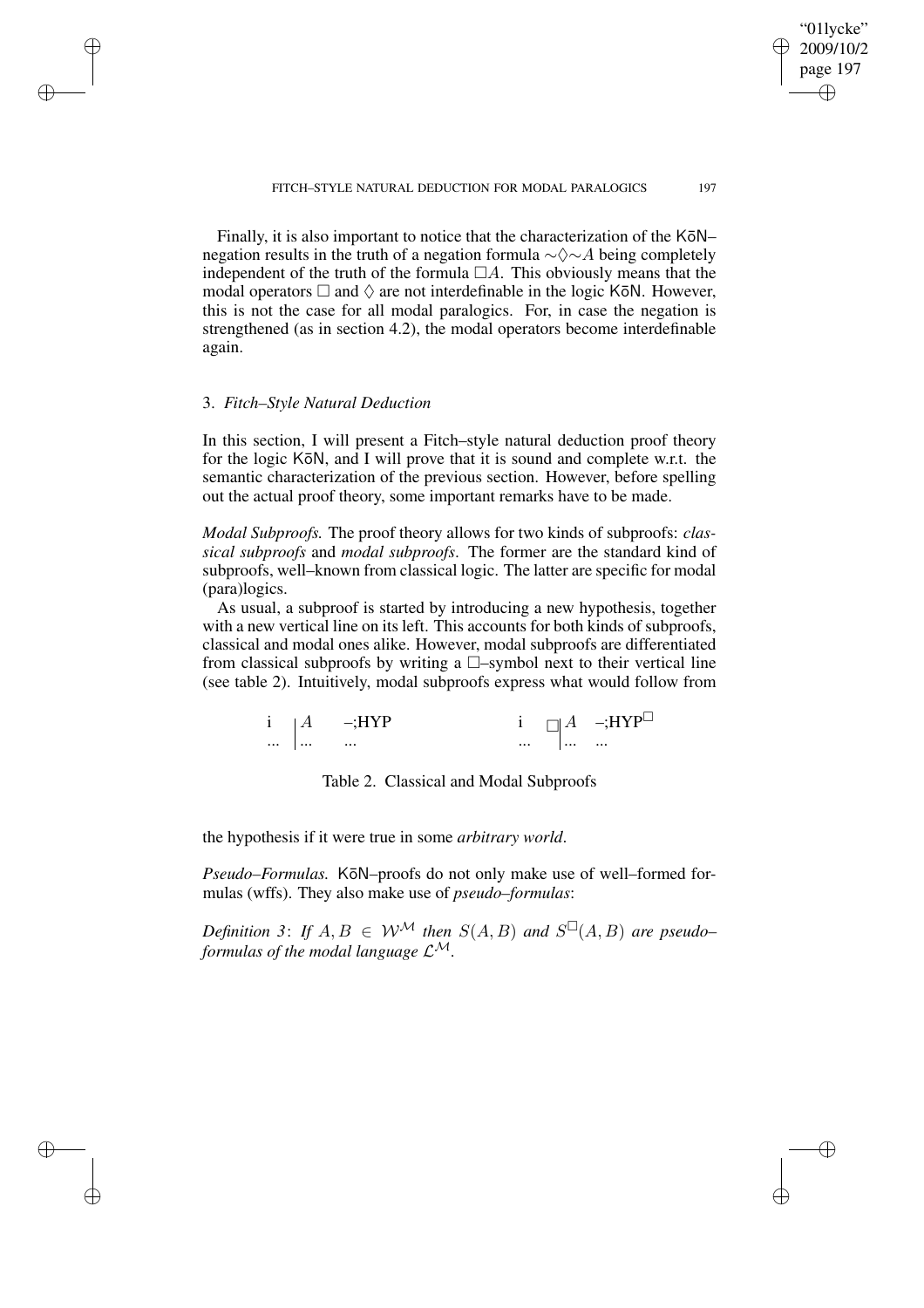✐

#### 198 HANS LYCKE

The pseudo–formulas  $S(A, B)$  and  $S^{\square}(A, B)$  express "the formula B is derivable from the formula  $\vec{A}$  in this world" and "the formula  $\vec{B}$  is derivable from the formula  $A$  in any world" respectively. In other words, pseudo– formulas are to be considered as metatheoretic statements about derivability that are used at the object–level. Because they express the possibility to derive some formulas from others, it should come as no surprise that they are used in the proof theory to represent the conclusions that can be drawn from classical and modal subproofs respectively (see table 3). To be honest, the

| $\iota$   | $\cdot$ A           | $-$ HYP  |          | $\Box A$                                  | $-$ HYP $\mathsf{H}$ |
|-----------|---------------------|----------|----------|-------------------------------------------|----------------------|
| $\ldots$  | $\cdots$            | $\cdots$ | $\cdots$ | $\cdots$                                  | $\cdots$             |
| $\vec{q}$ |                     | $\cdots$ |          | B                                         | $\cdots$             |
|           | $j+1$ $S(A, B)$ CSP |          | $i+1$    | $S^{\square}(A,B) \; {\rm CSP}^{\square}$ |                      |

Table 3. Introduction Rules for Pseudo-Formulas.

proof theory can also be characterized without introducing pseudo–formulas, in which case the inference rules in section 3.1 refer directly to subproofs instead of to pseudo–formulas. However, introducing pseudo–formulas not only makes the actual construction of proofs less cumbersome — it is not necessary to construct subproofs multiple times —, it also simplifies the metatheory to a large extent.

*In General.* The introduction of modal subproofs and pseudo–formulas efficiently overcomes the following difficulty related to natural deduction proof theories for modal (para)logics (Bull & Segerberg [6, p. 28]):

The crux of the matter seems to be that any classically valid argument should remain valid in *any modal context*; the difficulty is to explicate the italicised phrase.

In the proof theory proposed in section 3.1, modal subproofs provide the environment to check whether classically valid arguments remain valid in any modal context (or equivalently, in all worlds), and pseudo–formulas are used to represent the arguments of which this is the case.

## 3.1. *Proof Theoretic Characterization*

First, consider the structural rules of the KōN–proof theory.

✐

✐

✐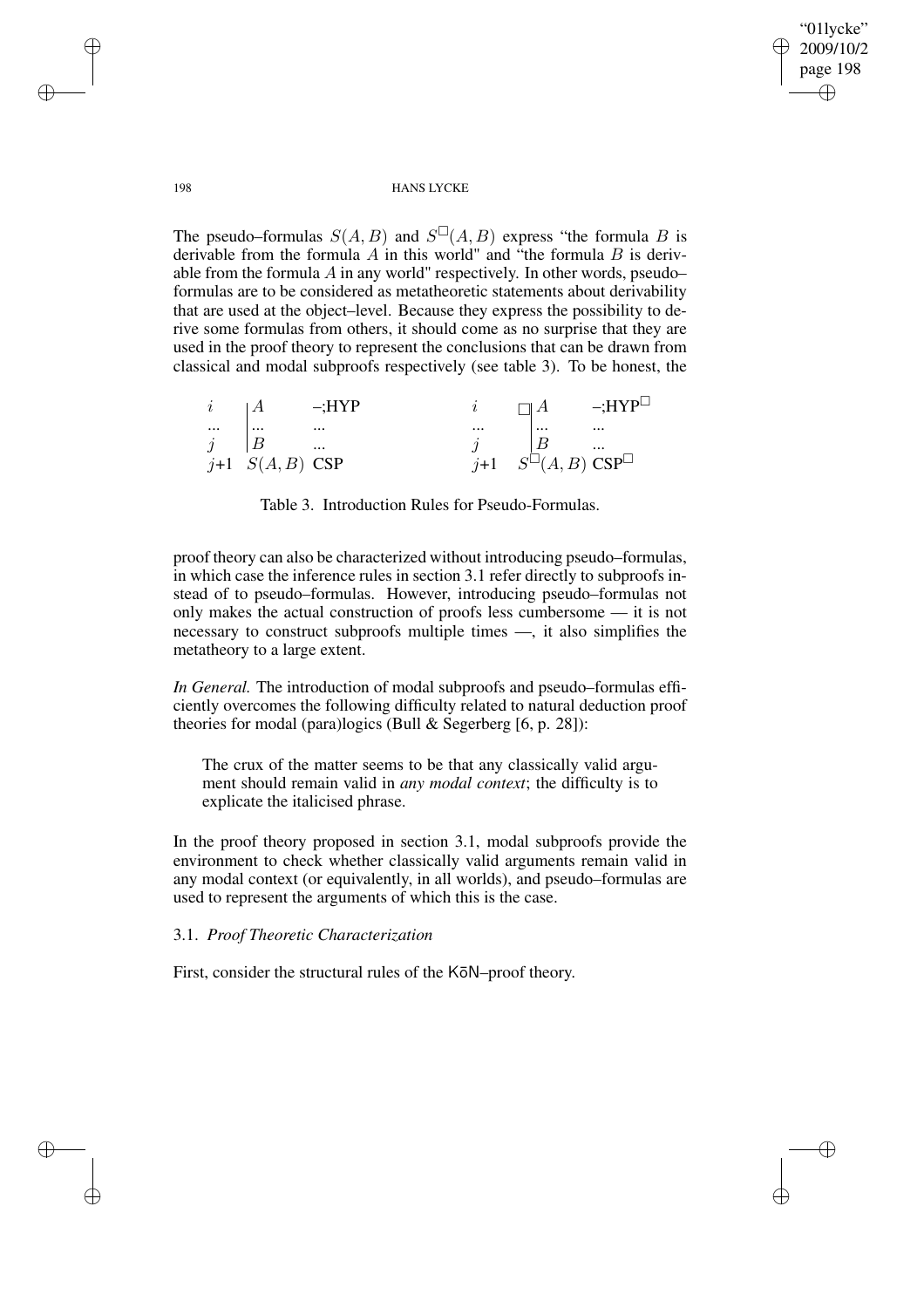PREM Premises may be written down at any place in the main proof.

✐

✐

✐

✐

- $HYP$  At any place in the proof, one may start a new classical subproof.<br> $HYP^{\square}$  At any place in the proof, one may start a new modal subproof.
- At any place in the proof, one may start a new modal subproof.
- REP In the main proof and in both classical and modal subproofs, formulas (and pseudo–formulas) may be repeated.
- REIT Reiteration is restricted to classical subproofs. Hence, formulas (and pseudo–formulas) may be reiterated in unclosed classical subproofs, but not in modal subproofs.

Secondly, consider the KōN–inference rules. Those presented by means of a double vertical line (||) allow for derivation in both directions, while the others only allow for left–right derivation.

- CSP If the formula B is the formula on the last line of a classical subproof that started with the hypothesis A, one may conclude to the pseudo– formula  $S(A, B)$ .
- $CSP^{\Box}$  If the formula B is the formula on the last line of a modal subproof that started with the hypothesis A, one may conclude to the pseudo– formula  $S^{\square}(A, B)$ .

| CON $A, B   A \wedge B$                     | $CON^{\Diamond} \square A, \Diamond B \mid \Diamond (A \wedge B)$      |
|---------------------------------------------|------------------------------------------------------------------------|
| SIM $A \wedge B \mid A; A \wedge B \mid B$  | $CON^{\square} \square A, \square B \mid \square (A \wedge B)$         |
| ADD $A   A \vee B$ ; $B   A \vee B$         | $DIS^{\perp} \square (A \vee B)   \square A \vee \lozenge B$           |
| DIL $A \vee B, S(A, C), S(B, C) \mid C$     | $DIS^{\lozenge} \triangleleft (A \vee B)   \lozenge A \vee \lozenge B$ |
| IMP $A \sqsupset B \mid \mid \sim A \vee B$ | $MP^{\Box} \Box A, S^{\Box}(A, B)   \Box B$                            |
|                                             | $MP^{\lozenge} \triangleleft A, S^{\square}(A, B) \mid \lozenge B$     |

Thirdly, a KōN–proof is defined as a finite sequence of wffs (and pseudo– wffs), each of which is either a premise or follows from wffs (and pseudo– wffs) earlier in the list by means of a rule of inference. Moreover, in order for such a sequence to be a proof, all its subproofs have to be closed.

Finally, KōN–derivability is defined as follows:

*Definition* 4:  $\Gamma \vdash_{K\bar{o}N} A$  *(A is* K $\bar{o}N$ *–derivable from*  $\Gamma$ *) iff there is a proof of the formula* A *from*  $B_1, ..., B_n \in \Gamma$  *so that* A *has been derived on a line i of the main proof.*

*Derived Rules.* Besides the basic (or fundamental) inference rules presented above, there are a lot of derived rules as well. Although these are strictly redundant, they considerably speed up the actual proof construction. Below, I

"01lycke" 2009/10/2 page 199

✐

✐

✐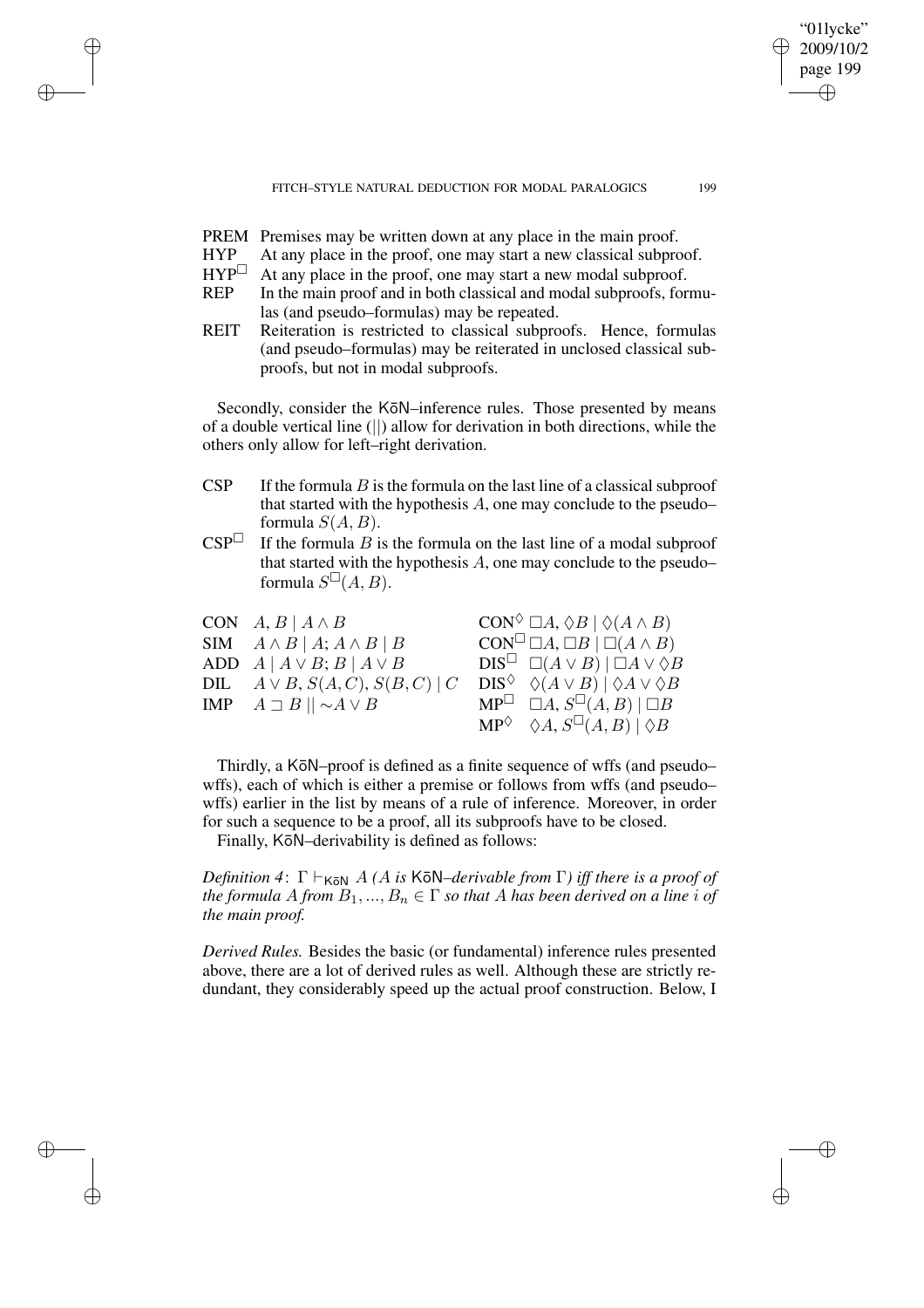"01lycke" 2009/10/2 page 200 ✐ ✐

✐

#### 200 HANS LYCKE

will present the most important ones. Because of the straightforward character of the derived rules, no proofs will be provided (in most cases, the proofs are as straightforward as the inference rules).

In fact, there are two kinds of derived rules. The first kind concerns only real formulas. Hence, pseudo–formulas do not occur in them. For example, consider the rules below.

 $PERM^{\vee} \dots \vee (A \vee B) \vee \dots || \dots \vee (B \vee A) \vee \dots$  $\mathsf{ASS}^\vee \quad ... \vee ((A \vee B) \vee C) \vee ... || ... \vee (A \vee (B \vee C)) \vee ...$  $\text{CONT}^\vee \dots \vee (\mathring{A} \vee A) \vee \dots \mathring{\parallel} \dots \vee \mathring{A} \vee \dots$  $\mathrm{PERM}^\wedge$  ...  $\vee$   $(A \wedge B) \vee ...$   $|| \dots \vee (B \wedge A) \vee ...$  $\mathsf{ASS}^\wedge \quad ... \vee \hat ((A \wedge B) \wedge C) \vee ... |] ... \vee (A \wedge (B \wedge C)) \vee ...$  $\text{CONT}^\wedge$  ...  $\vee$   $(A \wedge A) \vee ...$   $\parallel ... \vee A \vee ...$ DIST<sup> $\wedge$ </sup>  $A \wedge (B \vee C) || (A \wedge B) \vee (A \wedge C);$  $(A \vee B) \wedge C || (A \wedge C) \vee (B \wedge C)$ DIST<sup>∨</sup>  $A \vee (B \wedge C) || A \vee B$ ,  $A \vee C$ ;  $(A \wedge B) \vee C || A \vee C$ ,  $B \vee C$ <br>SIM<sup> $\Box$ </sup>  $\Box (A \wedge B) || \Box A$ ;  $\Box (A \wedge B) || \Box B$  $\Box(A \land B) \mid \Box A; \Box(A \land B) \mid \Box B$  $\begin{array}{cc} \text{SIM}^{\Diamond} & \Diamond(A \land B) \overline{\phantom{aa}} \vert \Diamond A; \Diamond(A \land B) \overline{\phantom{aa}} \vert \Diamond B \overline{\phantom{aa}} \text{DIS}^{\Box}, & \Box(A \lor B) \overline{\phantom{aa}} \vert \Diamond A \lor \Box B \end{array}$  $\Box(A \vee B) \vert \Diamond A \vee \Box B$ 

The second kind of derived rules does concern pseudo–formulas. Basically, they illustrate the claim I made earlier on, namely that pseudo– formulas may be considered as metatheoretic statements about derivability put at the object–level. First, consider some derived rules concerning non– modal pseudo–formulas.

 $MP^{SP}$  A,  $S(A, B)$  | B DIL<sup>SP</sup>  $A \vee B$ ,  $S(A, C) \mid C \vee B$ ;  $A \vee B$ ,  $S(B, C) \mid A \vee C$ TRA<sup>SP</sup>  $S(A, B)$ ,  $S(B, C) | S(A, C)$ <br>
ICI<sup>SP</sup>  $S(A, B)$ ,  $S(A, C) | S(A, B)$ ICI<sup>SP</sup> S(A, B), S(A, C) | S(A, B ∧ C)<br>ICE<sup>SP</sup> S(A, B ∧ C) | S(A, B): S(A B) ICE<sup>SP</sup> S(A, B ∧ C) | S(A, B); S(A, B ∧ C) | S(A, C)<br>DII<sup>SP</sup> S(A, C), S(B, C) | S(A ∨ B, C)  $S(A, C), S(B, C) | S(A \vee B, C)$  $DIE^{SP}$   $S(A \vee B, C)$  |  $S(A, C)$ ;  $S(A \vee B, C)$  |  $S(B, C)$ 

Next, also consider some derived rules that explicate the relation between modal and non–modal pseudo–formulas.

WI  $S^{\square}(A, B) | S(A, B)$ NEC<sup> $\Box$ </sup> From  $\vdash S(A, B)$  derive  $\vdash S^{\Box}(A, B)$ 

✐

✐

✐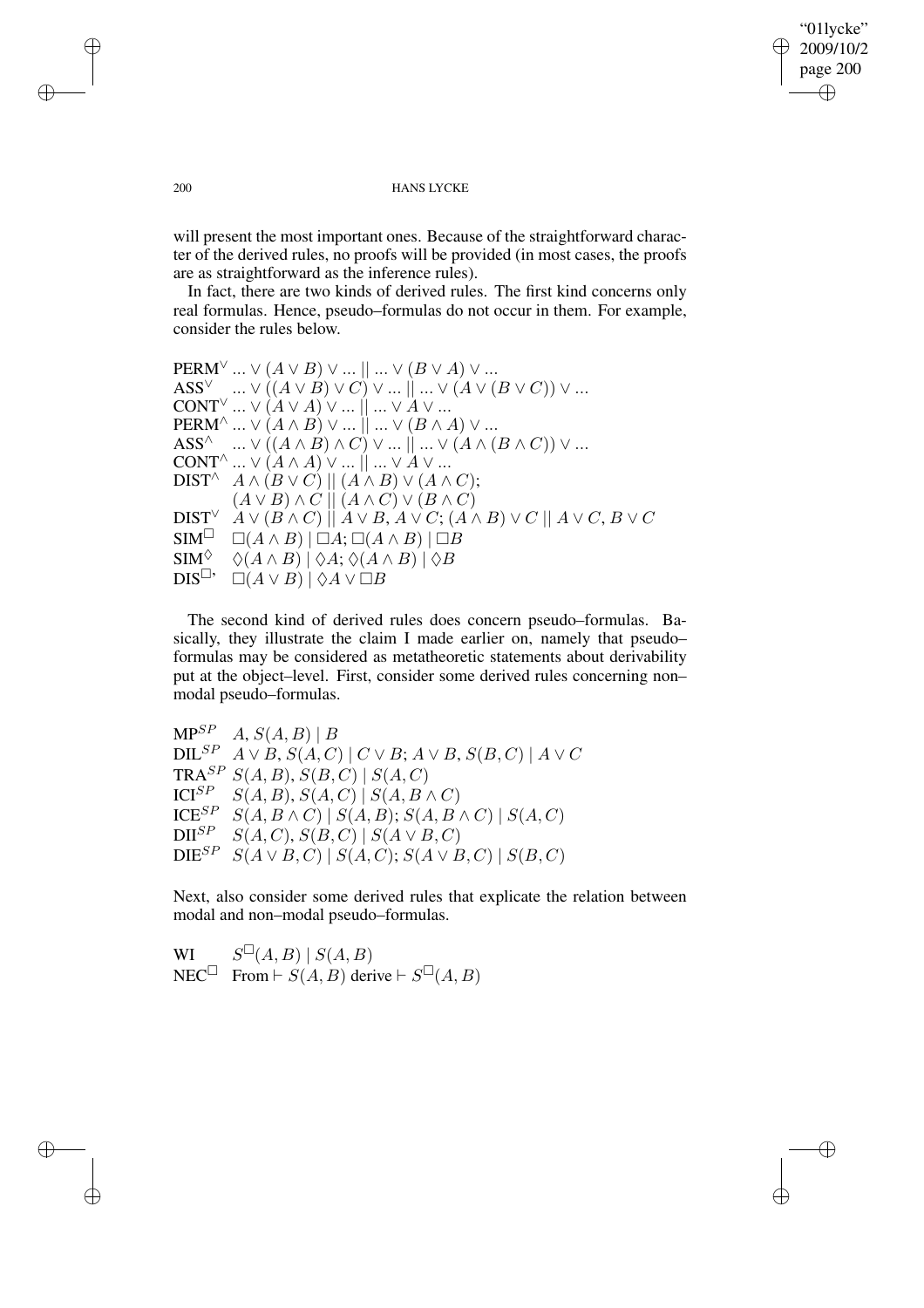"01lycke" 2009/10/2 page 201

✐

✐

✐

✐

The first of the above rules is easily comprehended, for in case an argument is valid in any world, it is obviously also valid in this world. The second of the above rules is only slightly more demanding, for it is easily verified that in case an argument is valid in this world without relying on any of the formulas that are true in this world, then the argument will be valid in any other world as well.

✐

✐

✐

✐

*Example.* To illustrate the above proof theory, the K $\bar{\text{o}}$ N–proof of the formula  $\Box \Diamond (\sim(\sim s \land q) \sqsupset r)$  from the premise set  $\Gamma = {\Box \Diamond ((p \land q) \lor r), \Box \Box (s \sqsupset r)}$ is presented below. It makes use of both basic and derived rules of inference.

| 1              | $\Box \Diamond ((p \land q) \lor r)$                                                                         | $-$ ;PREM                             |
|----------------|--------------------------------------------------------------------------------------------------------------|---------------------------------------|
| $\overline{2}$ | $\square\square(s\sqsupset r)$                                                                               | $-$ ;PREM                             |
| 3              | $\Box \Diamond ((p \land q) \lor r) \land \Box \Box (s \sqsupset r)$                                         | $1,2$ ;CON                            |
| 4              | $\Box(\Diamond((p \land q) \lor r) \land \Box(s \sqsupset r))$                                               | $3$ ;CON <sup><math>\Box</math></sup> |
| 5              | $\Box \Diamond (((p \land q) \lor r) \land (s \sqsupset r))$                                                 | $4;$ CON $\lozenge$                   |
| 6              | $\Box \Diamond (((p \land q) \lor r) \land (s \sqsupset r))$                                                 | $HYP^{\square}$                       |
| 7              | $\Box ((p \land q) \lor r) \land (s \sqsupset r)$                                                            | $HYP^{\square}$                       |
| 8              | $(p \wedge q) \vee r$                                                                                        | 7; SIM                                |
| 9              | $q \vee r$                                                                                                   | $8$ ;DIST $\vee$                      |
| 10             | $s \sqsupset r$                                                                                              | 7; SIM                                |
| 11             | $\sim s \vee r$                                                                                              | $10;$ IMP                             |
| 12             | $(\sim s \wedge q) \vee r$                                                                                   | $9,11$ ; DIST $\vee$                  |
| 13             | $\sim(\sim s \wedge q) \sqsupset r$                                                                          | $12;$ IMP                             |
| 14             | $S^{\square}((p \wedge q) \vee r) \wedge (q \sqsupset r), \sim(\sim s \wedge q) \sqsupset r)$                | $7,13;CSP^{\square}$                  |
| 15             | $\Diamond(\sim(\sim s \land q)\sqsupset r)$                                                                  | $6,14;MP^{\diamond}$                  |
| 16             | $S^{\square}(\lozenge((p \wedge q) \vee r) \wedge (q \sqsupset r)), \lozenge(\sim(s \wedge q) \sqsupset r))$ | $6,15;CSP^{\square}$                  |
|                | 17 $\Box \Diamond (\sim(\sim s \land q) \sqsupset r)$                                                        | $5,16;MP^{\square}$                   |

*Related Approaches.* The Fitch–style proof theory proposed in this paper, is quite similar to the proof theories proposed by Fitting in [8, 9] (more specifically, his A–style proof theory) and by Hawthorne in [11], despite the fact that the latter characterize explosive modal logics and not modal paralogics (MPL). In particular, the modal subproofs introduced in this paper resemble the *strict subproofs* introduced by both Fitting and Hawthorne. Nonetheless, there are some striking differences between the approaches as well.

First of all, while I do not allow any reiteration of formulas in modal subproofs, both Fitting and Hawthorne allow some kind of reiteration of formulas in strict subproofs. Let's call the latter *strict reiteration*. More specifically, strict reiteration allows to reiterate a formula A into a strict subproof in case the formula  $\Box A$  lies immediately outside that subproof. Actually, this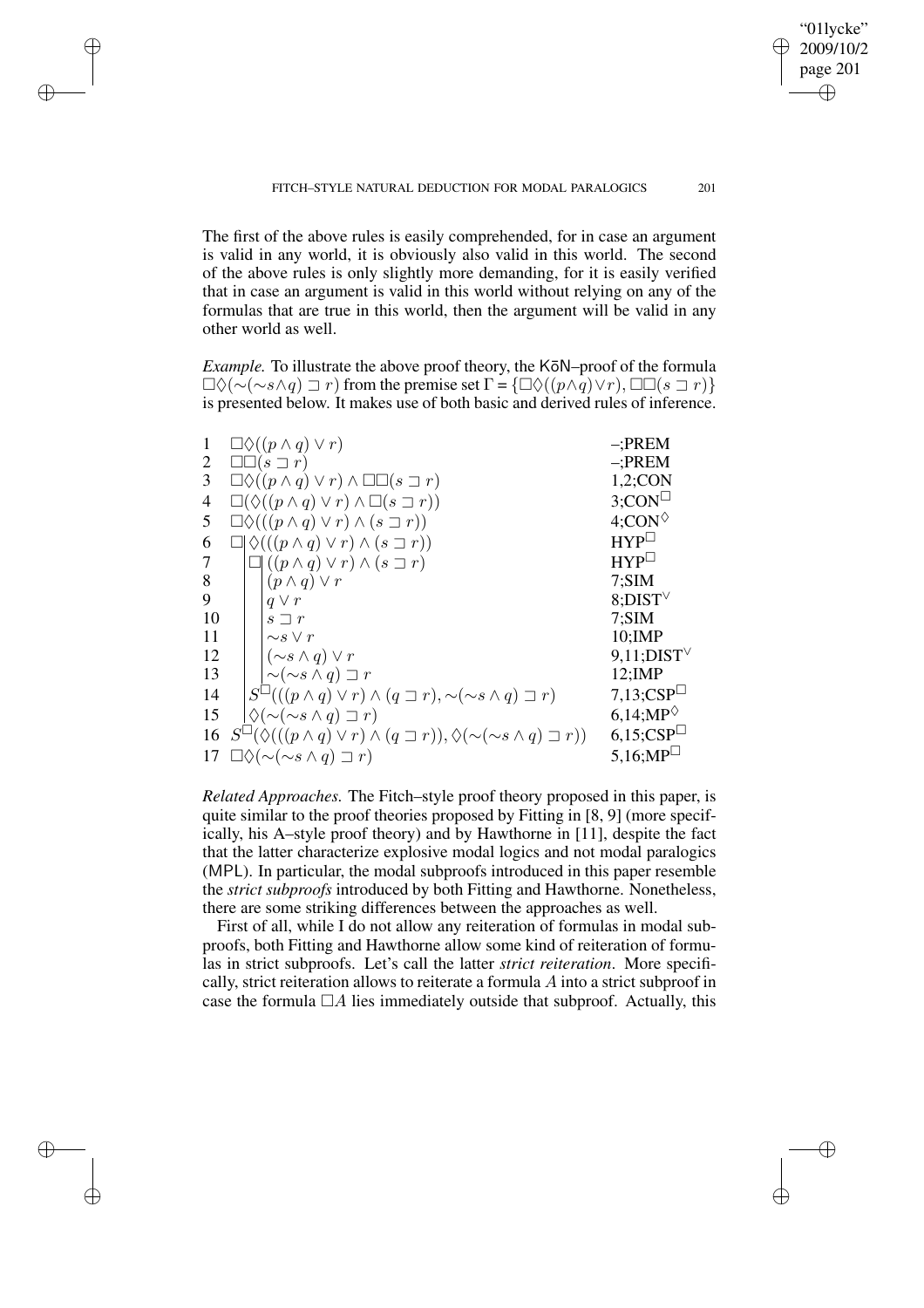"01lycke" 2009/10/2 page 202 ✐ ✐

✐

✐

#### 202 HANS LYCKE

means that strict subproofs do not refer to an arbitrary world (as both authors claim it), but to an arbitrary *accessible* world. For, a truly arbitrary world w<sup>a</sup> may not be accessible from a world  $w$  at all. In this case, the formula  $A$ may be false in the world  $w_a$ , even though  $\Box A$  is true in the world w. This is particularly harmful to Hawthorne's approach, for he explicitly aimed at explicating the validity of a classically valid argument in any modal context (the difficulty posed by Bull  $\&$  Segerberg in [6], see above).<sup>1</sup>

Next, consider the strict subproofs of Fitting's approach specifically. They differ from modal subproofs in yet another way. For, they do not start by introducing a hypothesis. At any place in a proof, a strict subproof can be started from scratch. As a consequence, formulas can only be introduced into a subproof by means of the strict reiteration rule. Actually, this means that strict reiteration is taken to mimic accessibility (i.e. all and only formulas that would be true in an arbitrary accessible world, can be reiterated). This implies that the strict reiteration rule will be different for modal logics that have distinct accessibility relations. Hence, very soon, reiteration becomes quite complex, making proof construction a hard nut to crack.

In Hawthorne's approach, strict subproofs are started by the introduction of a hypothesis. Hence, the conclusion that can be drawn from a strict subproof is a conditional statement (more specifically, a formula of the form  $\square(A \supset B)$ ). Moreover, strict reiteration is restricted to the basic case explicated above, which means that it doesn't differ according to the accessibility relation. Hence, at first sight, Hawthorne's approach seems a lot simpler than Fitting's. However, this is only the case as long as only the necessity operator is considered. If also the possibility operator is taken into account, the inference rules again become extremely complex.<sup>2</sup> For example, in order to decide whether a particular formula can be derived from a strict subproof, one has to keep track of the structure of all modal formulas on which the strict reiteration rule was applied. Of course, this kind of complexity is avoided in case the possibility operator is defined in terms of the necessity operator and the negation. However, in that case, the proof theory cannot be generalized to include MPL as well, because, for the latter, it is not always possible to define possibility in that way (a consequence of the fact that MPL–negation is weaker than classical negation, see section 2). So, if Hawthorne's approach would be generalized to include MPL as well, an increase in complexity would be unavoidable.

<sup>1</sup> Obviously, this doesn't imply that the technical results obtained in [11] are flawed (they are not).

 $2$  Remark that Hawthorne's inference rules were intended to be as general as possible. As a consequence, it seems quite unavoidable that they are rather complex.

✐

✐

✐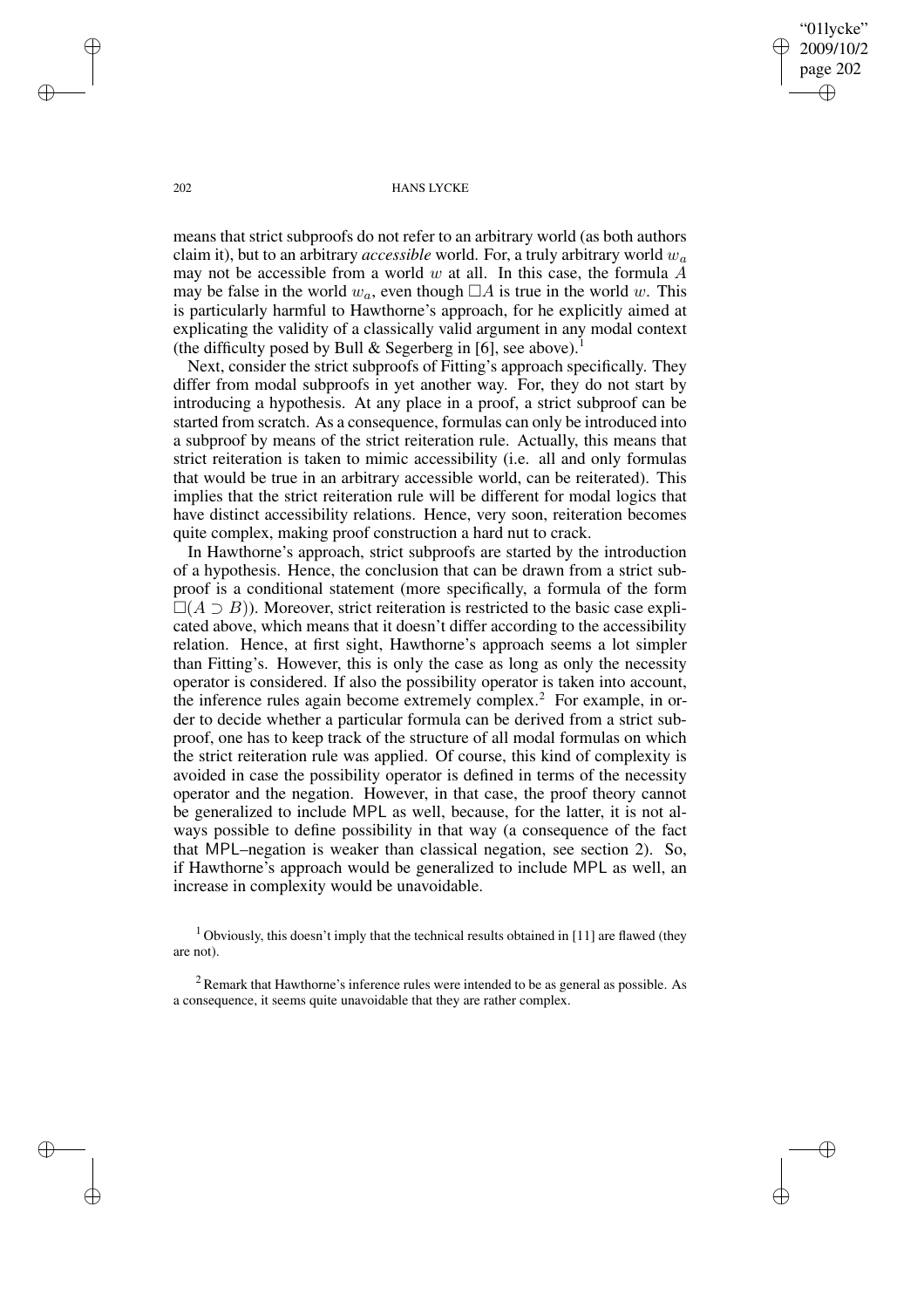FITCH–STYLE NATURAL DEDUCTION FOR MODAL PARALOGICS 203

"01lycke" 2009/10/2 page 203

✐

✐

✐

✐

Also in my approach, a modal subproof is started by introducing a hypothesis. Moreover, the conclusion that can be drawn from a modal subproof is also a conditional statement, albeit a pseudo–formula of the form  $S^{\square}(A, B)$ . Furthermore, strict reiteration is dropped altogether. At the same time, the inference rules are kept simple by focussing on the classical connectives and not on the modal operators (consider e.g. the inference rules  $CON^{\Box}$ ,  $CON^{\Diamond}$ ,  $DIS^{\Box}$ , and  $DIS^{\Diamond}$ , which are all absent from both Fitting's and Hawthorne's approach). As a consequence, I consider it safe to state that the proof theory provided in this paper is less complex than the ones proposed by Fitting and Hawthorne. Moreover, because it cannot only be used to characterize explosive modal logics, but also to characterize MPL, it is more general in nature as well.<sup>3</sup>

## 3.2. *Soundness and Completeness*

The soundness and completeness proofs below are inspired by the soundness and completeness proofs presented in Roy [20] and Priest [16] respectively.

## 3.2.1. *Soundness*

✐

✐

✐

✐

Let  $\mathcal{M}_0$  be the set of all KōN–models.

*Lemma* 1: *Suppose*  $\Gamma \subseteq \Gamma'$ , *and*  $\forall M \in \mathcal{M}_0$  *and*  $\forall w \in W$ : *if*  $v_M(\Gamma, w) = 1$ *then*  $v_M(A, w) = I$ . *It follows that*  $\forall M \in \mathcal{M}_0$  *and*  $\forall w \in W$ : *if*  $v_M(\Gamma', w)$  $=$  *1 then*  $v_M(A, w) = 1$ .

*Proof.* Straightforward, and left to the reader.

*Theorem 1*: (Soundness) *If*  $\Gamma \vdash_{K\overline{o}N} A$  *then*  $\Gamma \models_{K\overline{o}N} A$ *.* 

Before proving soundness, first consider some terminological remarks. First of all, I will say that a formula A on line i of a proof is *in the scope of* a formula B on line j of that proof, whenever  $j \leq i$  and the formula B may be reiterated into the subproof where the formula  $A$  is in. Next, let  $A_i$  express that the formula A is derived in a proof on line i. Finally, let  $\Gamma_i$  be the set of all premises and all hypotheses that have the formula on line  $i$  in their scope.

<sup>&</sup>lt;sup>3</sup> The presented proof theory would be even more general if it could be used to characterize non–normal MPL as well. However, the extension to non–normal MPL is left as further research.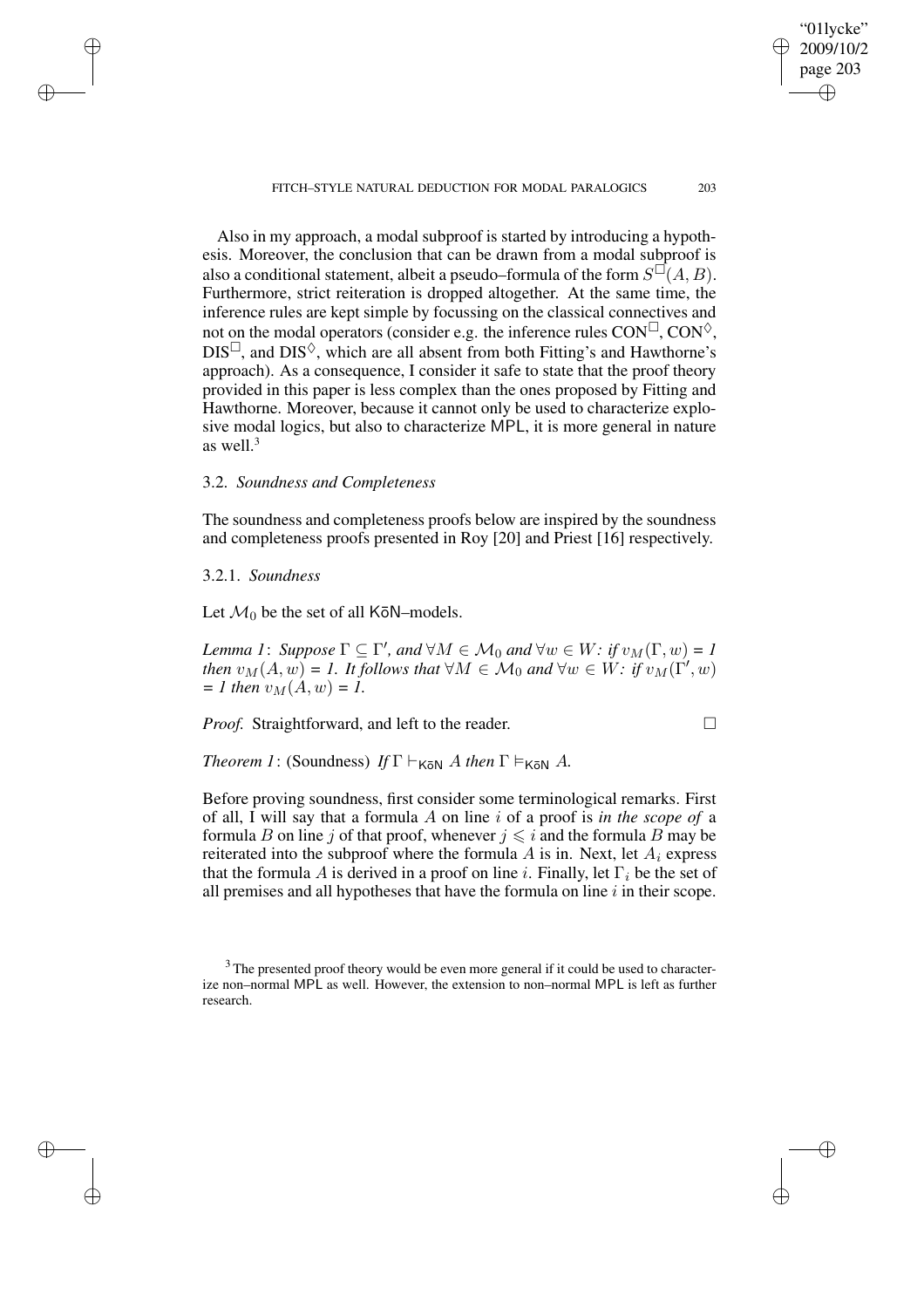✐

#### 204 HANS LYCKE

*Proof.* Suppose  $\Gamma \vdash_{K\bar{o}N} A$ . Hence, there is a proof of A from  $\Gamma$ , which means that A is derived on a line k of the main proof  $(*)$  (by definition 4). By induction, it is now possible to prove that for all lines  $i$  of the proof,  $\forall M \in \mathcal{M}_0$  and  $\forall w \in W$ : if  $v_M(\Gamma_i, w) = 1$  then  $v_M(A_i, w) = 1$ . First, consider the base case:  $A_1$  is necessarily a premise or a hypothesis, so that  $A_1 \in \Gamma_1$ . Hence,  $\forall M \in \mathcal{M}_0$ , it is impossible that  $\exists w \in W$  such that  $v_M(\Gamma_1, w) = 1$  and  $v_M(A_1, w) = 0$ . Next, consider the induction hypothesis:

*Induction Hypothesis 1*:  $\forall i$  *(*1  $\leq i \leq k$ *),*  $\forall M \in \mathcal{M}_0$  *and*  $\forall w \in W$ *: if*  $v_M(\Gamma_i, w) = 1$  then  $v_M(A_i, w) = 1$ .

It remains to be proven that  $\forall M \in \mathcal{M}_0$  and  $\forall w \in W$ : if  $v_M(\Gamma_k, w) = 1$  then  $v_M(A_k, w) = 1$ . Well now,  $A_k$  is either a premise, a hypothesis or is derived from formulas on previous lines by application of a rule of inference. In case  $A_k$  is a premise or a hypothesis, the proof is analogous to the base case (left to the reader). This leaves us with the case where  $A_k$  is the result of applying some rule of inference. Hence, an induction proof has to be provided for all inference rules. As most of these are fairly easy, I will only prove the case for the inference rule  $IMP^{\square}$ . The remaining ones are left to the reader.

- IMP Suppose that  $\Box B$  (on line k) has been derived from  $\Box A$  (on line i) and  $S^{\square}(A, B)$  (with B on line j) by means of the inference rule  $IMP^{\Box}$ .
	- C1 From the supposition, it follows that  $\forall M \in \mathcal{M}_0$  and  $\forall w \in$ W: if  $v_M(\Gamma_i, w) = 1$  then  $v_M(\square A, w) = 1$  (by the induction hypothesis). Moreover, because  $i < k$  and because both i and k belong to the same subproof,  $\Gamma_i \subseteq \Gamma_k$ . Hence,  $\forall M \in \mathcal{M}_0$ and  $\forall w \in W$ : if  $v_M(\Gamma_k, w) = 1$  then  $v_M(\Box A, w) = 1$  (by lemma 1).
	- C2 From the supposition, it follows that  $\forall M \in \mathcal{M}_0$  and  $\forall w \in$ W: if  $v_M(\Gamma_j, w) = 1$  then  $v_M(B, w) = 1$  (by the induction hypothesis). Moreover, because reiteration is not permitted in modal subproofs, it follows that  $\Gamma_i = \{A\}$ . Hence,  $\forall M \in \mathcal{M}_0$ and  $\forall w \in W$ : if  $v_M(A, w) = 1$  then  $v_M(B, w) = 1$ .

*Hypothesis.* Suppose that  $\exists M \in \mathcal{M}_0, \exists w \in W, v_M(\Gamma_k, w) = 1$  and  $v_M(\Box B, w) = 0$ . Hence, by the supposition above and SP6, there is some  $w' \in W$  such that  $Rww'$  and  $v_M(B, w') = 0$ . However, by C1, it also follows that  $v_M(\Box A, w) = 1$ . Hence, by SP6, it follows that

✐

✐

✐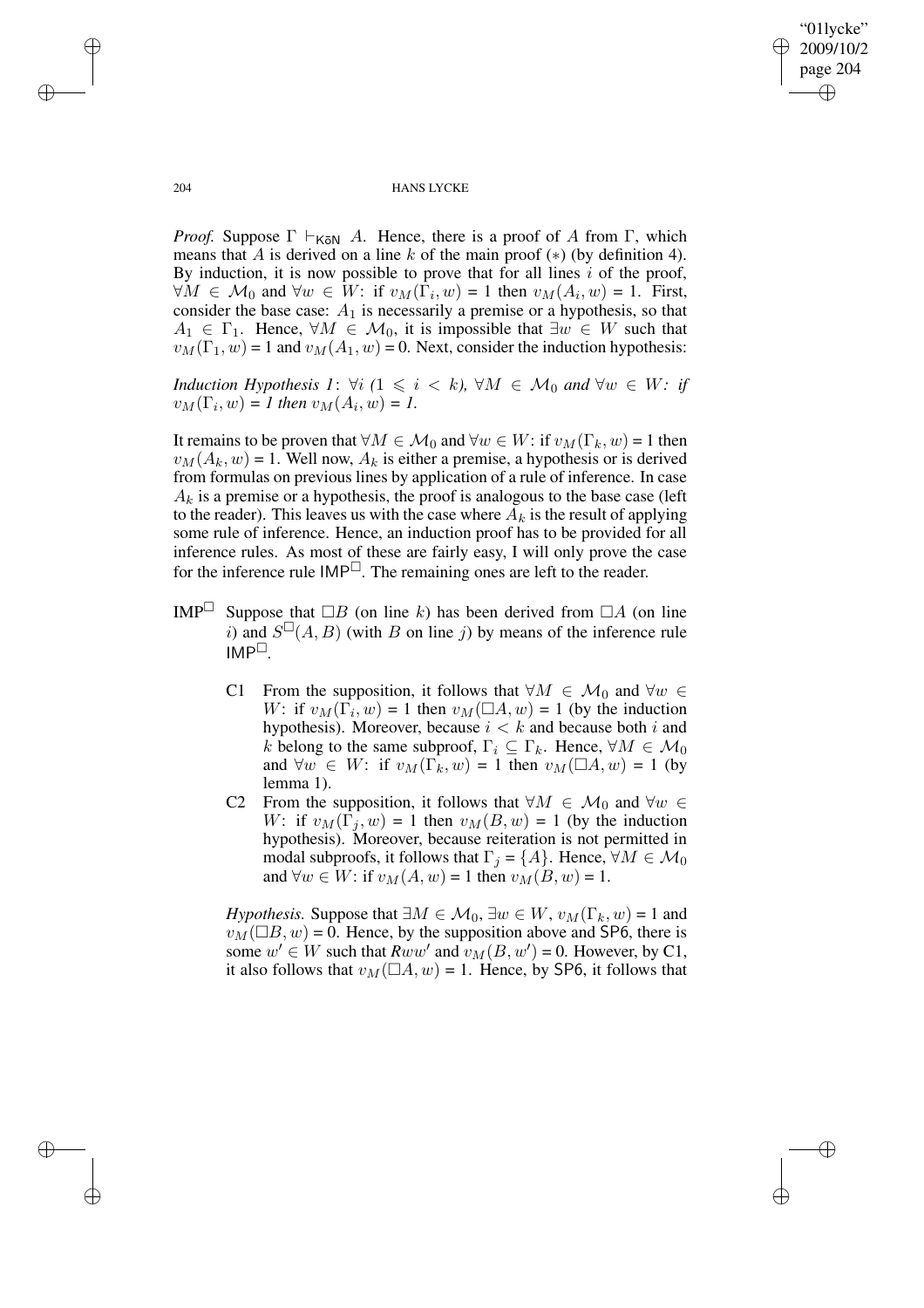$v_M(A, w') = 1$ . By C2, this gives us that  $v_M(B, w') = 1$ . Contradiction.

From the induction proof, together with (\*), it follows that for all  $M \in \mathcal{M}_0$ , if  $v_M(\Gamma_k, w_0) = 1$  then  $v_M(A, w_0) = 1$ . Moreover,  $\Gamma_k \subseteq \Gamma$  (because A is derived on a line in the main proof). Hence,  $\Gamma \models_{K\bar{o}N} A$  (by lemma 1 and definition 2).  $\Box$ 

3.2.2. *Completeness*

✐

✐

✐

✐

First, consider the following theorem. As it resembles the standard deduction theorem, it is called the *pseudo*–deduction theorem.

*Theorem* 2: (Pseudo–Deduction Theorem) *If*  $B_1, ..., B_n \vdash_{K\bar{o}N} A$ *, then*  $B_1$ *,* ...,  $B_{n-1}$   $\vdash_{K\bar{o}N} S(B_n, A)$ .

*Proof.* Straightforward and left to the reader.

Next, consider the following definition.

*Definition* 5: If X *is any set of sets of formulas (elements of*  $W^{\mathcal{M}}$ ), the *binary relation* R *on* X *is defined thus:*

 $R_{\Gamma\Delta}$  *iff if*  $\Box A \in \Gamma$  *then*  $A \in \Delta$ *, and if*  $A \in \Delta$  *then*  $\Diamond A \in \Gamma$ 

Now, consider the following preliminary lemmas.

*Lemma* 2: *If* Γ  $\nvDash$   $K_{\overline{6}N}$  *A, there is a deductively closed, non–trivial, prime theory*  $\Delta \supseteq \Gamma$  *such that*  $A \notin \Delta$ *.* 

*Proof.* Suppose  $\Gamma \nvDash_{K\overline{o}N} A$ . Consider a sequence  $B_1, B_2, ...$  that contains all wffs of the language  $\mathcal{L}^{\mathcal{M}}$ . We then define:

 $\Delta_0 = Cn_{K\bar{o}N}(\Gamma)$  (= the K $\bar{o}N$ –consequence set of  $\Gamma$ )  $\Delta_{i+1} = Cn_{K\bar{o}N}(\Delta_i \cup \{B_{i+1}\})$  if  $A \notin Cn_{K\bar{o}N}(\Delta_i \cup \{B_{i+1}\})$ , and  $\Delta_{i+1} = \Delta_i$  otherwise.  $\Delta = \Delta_0 \cup \Delta_1 \cup ...$ 

"01lycke" 2009/10/2 page 205

✐

✐

✐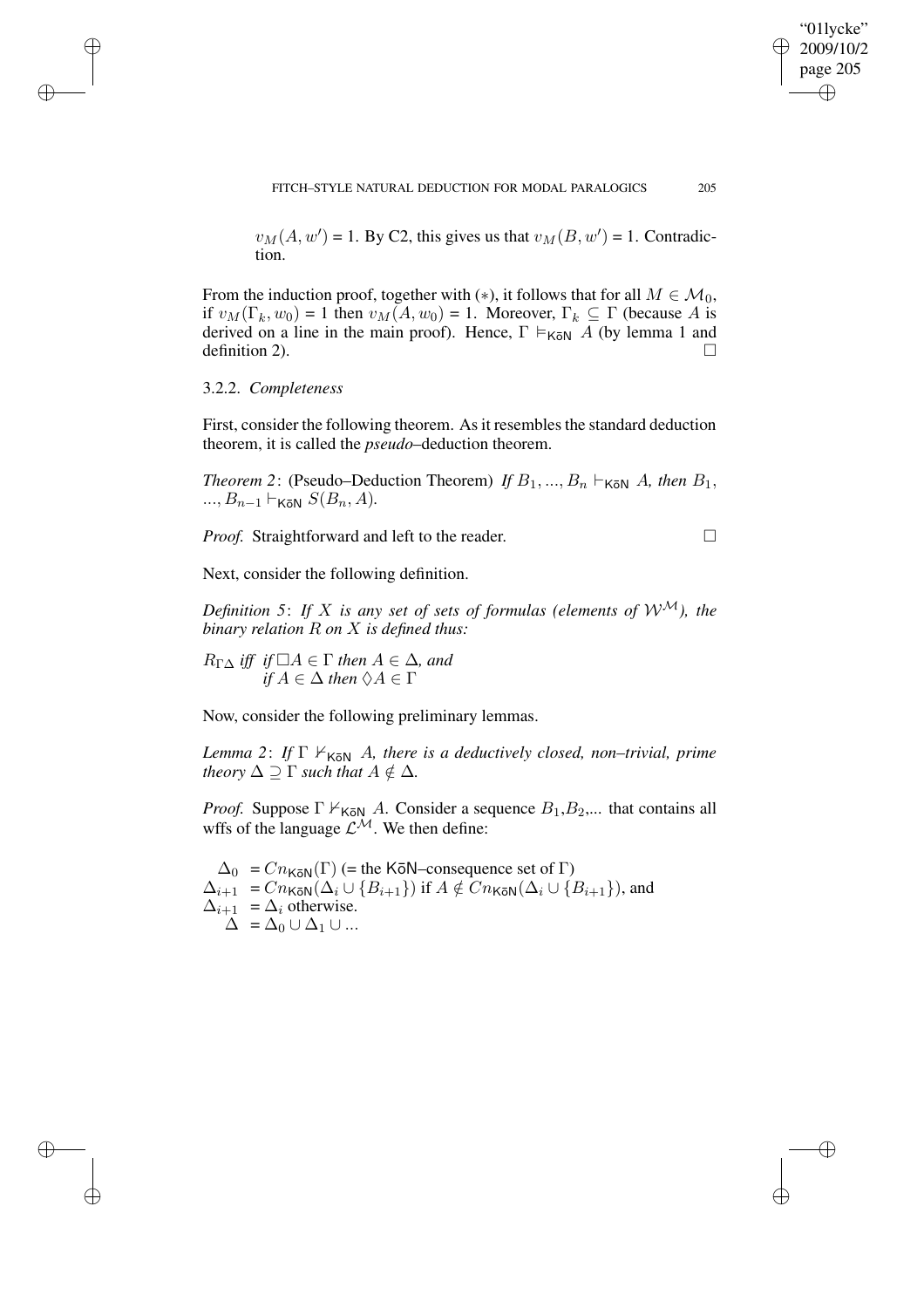page 206 ✐

✐

✐

"01lycke" 2009/10/2

✐

#### 206 HANS LYCKE

Each of the following is provable:

- (i)  $\Gamma \subseteq \Delta$  (by the construction).
- (ii)  $A \notin \Delta$  (by the construction).
- (iii)  $\Delta$  is deductively closed (by the definition of  $\Delta$ ).
- (iv)  $\Delta$  is non–trivial (as  $A \notin \Delta$ ).
- (v)  $\Delta$  is prime, i.e. if  $C \vee D \in \Delta$ , then  $C \in \Delta$  or  $D \in \Delta$ .

Suppose that (1)  $C \vee D \in \Delta$ , but that (2)  $C \notin \Delta$  and  $D \notin \Delta$ . From (2) follows that there must be an m and n such that  $\Delta_m \cup \{C\} \vdash_{K\bar{o}N} A$ and  $\Delta_n \cup \{D\} \vdash_{\text{K\"{o}N}} A$  (by the construction of  $\Delta$ ). From these follow that  $\Delta_m \vdash_{K\bar{o}N} S(C, A)$  and  $\Delta_n \vdash_{K\bar{o}N} S(D, A)$  (by theorem 2). But, this also means that  $\Delta \vdash_{\sf K\bar{o}N} S(C, A)$  and  $\Delta \vdash_{\sf K\bar{o}N} S(D, A)$  (by the construction of  $\Delta$ , and the syntactic version of lemma 1 which is left to the reader). From this, together with (1), follows that  $A \in \Delta$  (by the deductive closure of  $\Delta$ ). Contradiction.  $□$ 

*Lemma* 3: *For*  $\Sigma$  *a deductively closed, non–trivial, prime theory:*  $\Box B \in \Sigma$ *iff* for all deductively closed, non–trivial, prime theories  $\Theta$ , *if*  $R_{\Sigma\Theta}$  *then*  $B \in$ Θ*.*

*Proof. Left–Right.* Suppose  $\Box B \in \Sigma$  and  $R_{\Sigma\Theta}$ . Hence,  $B \in \Theta$  (by definition 5).

*Right–Left.* Suppose  $\Box B \notin \Sigma$ . Construct  $\Sigma_{\Box} = \{C \mid \Box C \in \Sigma\}$  and  $\Sigma_{\Diamond} =$  $\{D \mid \Diamond D \notin \Sigma\}$ . Hence, for all  $C_1, ..., C_n \in \Sigma_{\square}$  and  $D_1, ..., D_m \in \Sigma_{\Diamond}, C_1 \wedge$ ...∧ $C_n$   $\nvdash_{K\bar{o}N} B \lor D_1 \lor ... \lor D_m$  (otherwise, because of the deductive closure of  $\Sigma$ ,  $\Box B \lor \Diamond D_1 \lor ... \lor \Diamond D_m \in \Sigma$ , with  $D_1, ..., D_m \in \Sigma_{\Diamond}$ . As  $\Sigma$  is prime, this would mean that  $\Box B \in \Sigma$  or  $\Diamond D_1 \in \Sigma$  or ... or  $\Diamond D_m \in \Sigma$ . However, this would contradict with our supposition and with the construction of  $\Sigma_{\lozenge}$ ).  $\Sigma_{\Box}$  can be extended to a deductively closed, non–trivial, prime theory  $\Theta$ such that  $R_{\Sigma\Theta}$  and  $B \notin \Theta$  (by lemma 2).

*Lemma* 4: *For*  $\Sigma$  *a deductively closed, non–trivial, prime theory:*  $\Diamond B \in \Sigma$  *iff there is a deductively closed, non–trivial, prime theory*  $\Theta$ ,  $R_{\Sigma\Theta}$  *and*  $B \in \Theta$ .

*Proof. Left–Right.* Suppose  $\Diamond B \in \Sigma$ . Construct  $\Sigma_{\Box} = \{C \mid \Box C \in \Sigma\}$  and  $\Sigma_{\Diamond} = \{D \mid \Diamond D \notin \Sigma\}.$  Hence, for all  $C_1, ..., C_n \in \Sigma_{\Box}$  and  $D_1, ..., D_m \in \Sigma_{\Diamond}$ ,  $C_1 \wedge ... \wedge C_n \wedge B \nvdash_{K\bar{o}N} D_1 \vee ... \vee D_m$  (otherwise, because of the deductive closure of  $\Sigma$ ,  $\Diamond D_1 \lor ... \lor \Diamond D_m \in \Sigma$ , with  $D_1, ..., D_m \in \Sigma_{\Diamond}$ . As  $\Sigma$  is prime, this would mean that  $\Diamond D_1 \in \Sigma$  or ... or  $\Diamond D_m \in \Sigma$ . However, this would contradict with the construction of  $\Sigma_{\Diamond}$ ).  $\Sigma_{\Box}$  can be extended to a deductively closed, non–trivial, prime theory  $\Theta$  such that  $R_{\Sigma\Theta}$  and  $B \in \Theta$  (by lemma 2).

✐

✐

✐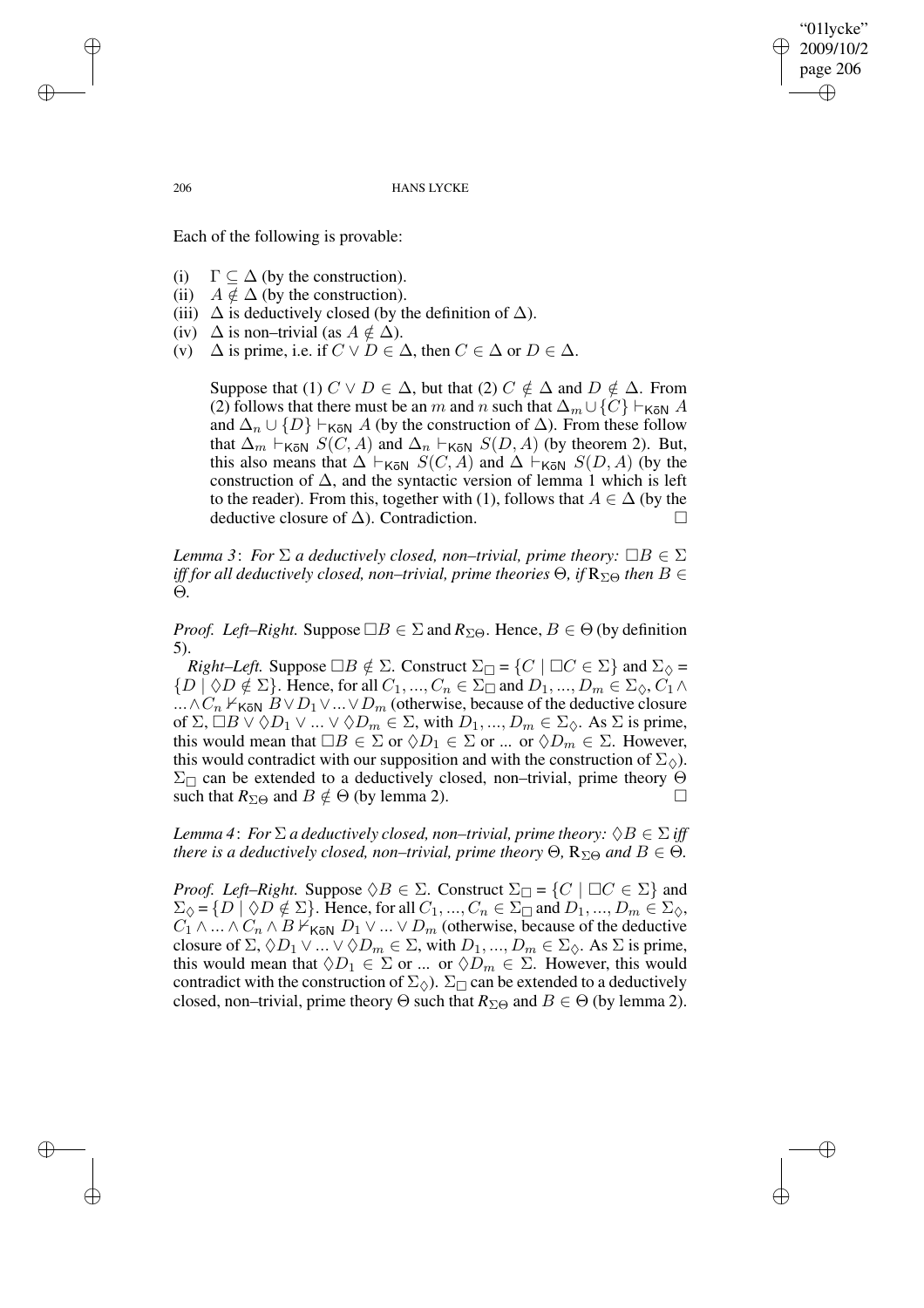"01lycke" 2009/10/2 page 207

✐

✐

✐

✐

*Right–Left.* Suppose  $R_{\Sigma\Theta}$  and  $B \in \Theta$ . Hence,  $\Diamond B \in \Sigma$  (by definition 5).  $\Box$ 

*Theorem* 3: (Completeness) *If*  $\Gamma \models_{K\bar{o}N} A$  *then*  $\Gamma \models_{K\bar{o}N} A$ .

*Proof.* Suppose  $\Gamma \nvDash_{K\overline{o}N} A$ . Hence, there is a deductively closed, non–trivial, prime theory  $\Pi \supseteq \Gamma$  such that  $A \notin \Pi$  (\*) (by lemma 2).

A K $\bar{\text{o}}$ N–model is now defined as the 4–tuple  $\lt W$ ,  $\Pi$ ,  $R$ ,  $v$   $>$ , with W the set of all deductively closed, non–trivial, prime theories,  $\Pi \in W$ , R a binary relation on W such that  $R_{\Gamma}$  iff for all  $B \in \mathcal{W}^{\mathcal{M}}$ :

RP1 if  $\Box B \in \Gamma$  then  $B \in \Delta$ , and RP2 if  $B \in \Delta$  then  $\Diamond B \in \Gamma$ .

✐

✐

✐

✐

and  $v$  an assignment function, so that

AP1 For  $A \in \mathcal{S} \cup \mathcal{N}$  and for all  $\Sigma \in W$ ,  $v(A, \Sigma) = 1$  iff  $A \in \Sigma$ .

By induction on the complexity of wffs, it can now be shown for all wffs  $C \in W^{\mathcal{M}}$  that  $v_M(C, \Sigma) = 1$  iff  $C \in \Sigma$ . As the base case and most induction cases are quite straightforward, I will only prove the induction cases for formulas of the form  $\Box A$  and  $\Diamond A$ .

 $\Box A \in \Sigma$  iff  $\forall \Theta \in W$ , if  $R_{\Sigma \Theta}$  then  $A \in \Theta$  (by lemma 3). iff  $\forall \Theta \in W$ , if  $R_{\Sigma\Theta}$  then  $v_M(A, \Theta) = 1$  (by the induction hypothesis). iff  $v_M(\Box A, \Sigma) = 1$  (by SP6).

 $\Diamond A \in \Sigma$  iff  $\exists \Theta \in W$ ,  $R_{\Sigma \Theta}$  and  $A \in \Theta$  (by lemma 4). iff  $\exists \Theta \in W$ ,  $R_{\Sigma \Theta}$  and  $v_M(A, \Theta)$  (by the induction hypothesis). iff  $v_M(\Diamond A, \Sigma) = 1$  (by SP7).

From the induction proof, together with (\*), it follows that  $v_M(\Gamma, \Pi) = 1$  and  $v_M(A, \Pi) = 0$ . Hence,  $\Gamma \nvDash_{K\bar{o}N} A$  (by definition 2).

## 4. *More Modal Paralogics*

As mentioned before (in section 2), the modal paralogic  $K\bar{\sigma}N$  is a particularly weak modal logic, which means that a lot of inferences are invalid in KōN.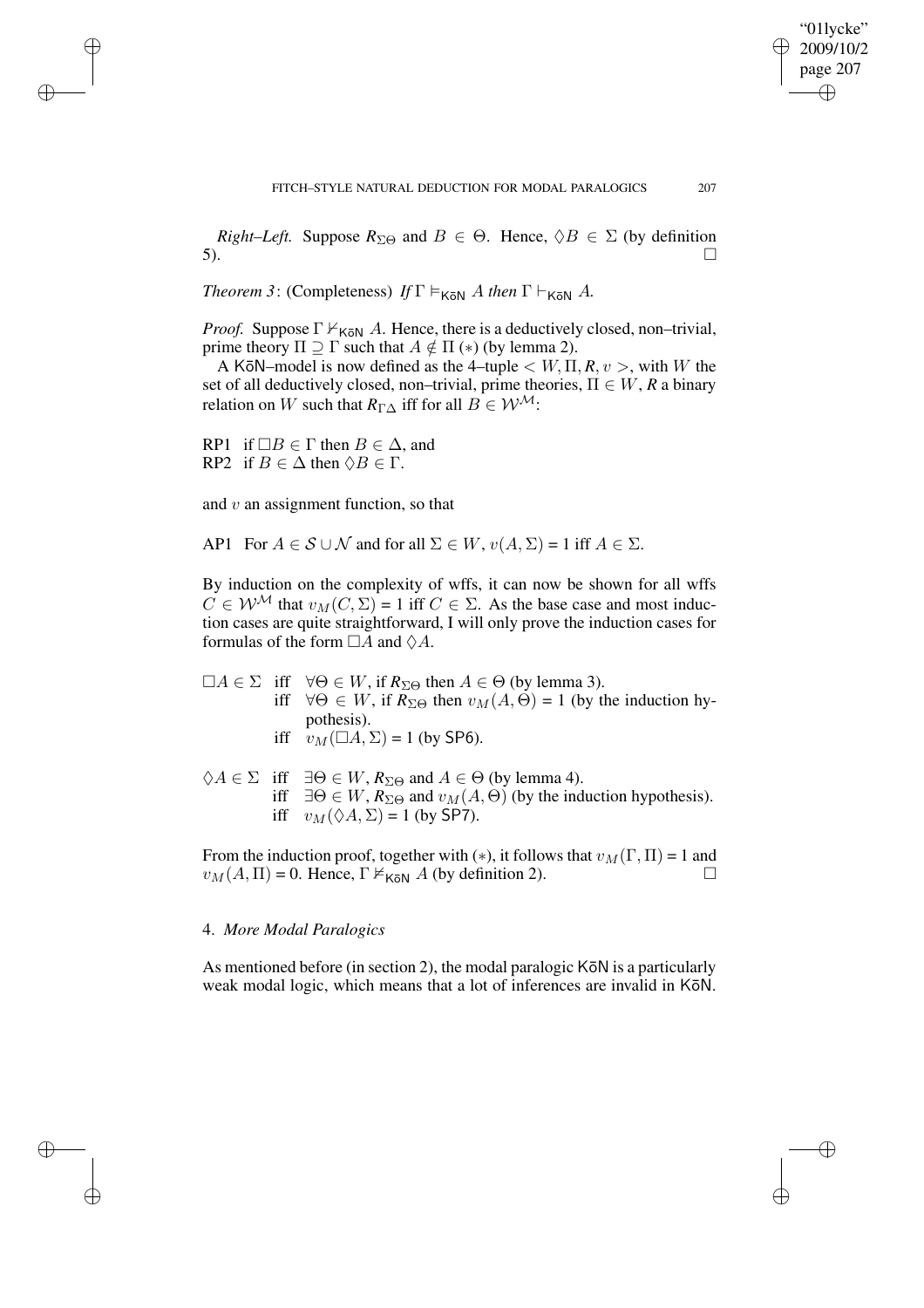✐

#### 208 HANS LYCKE

However, the logic KōN can be strengthened in numerous ways, of which some will be considered in this section.

## 4.1. *A Detachable Implication*

The standard KōN–implication  $\sqsupset$  can be defined in terms of the negation and the disjunction ( $A \supseteq B =_{df} ∼ A ∨ B$ ). As a consequence, the KōN– implication is non–detachable, which means that neither the inference rule *modus ponens*  $(A \sqsupset B, A \vdash B)$ , nor the inference rule *modus tollens*  $(A \sqsupset B, A \vdash B)$  $B, \sim B \vdash \sim A$ ) is valid for it. Nonetheless, it is possible to add a detachable implication to the logic KōN. The resulting logic is called KoN.<sup>4</sup>

*Language Schema*. The language  $\mathcal{L}_{\supset}^{\mathcal{M}}$  of the logic KoN is obtained by adding the detachable implication  $\supset$  to the language  $\mathcal{L}^{\mathcal{M}}$  of the logic KōN (see table 4). The set of well–formed formulas  $W^{\mathcal{M}}_{\supset}$  is defined as usual.

| language letters | connectives                                                | set of formulas |
|------------------|------------------------------------------------------------|-----------------|
|                  | $\sim, \wedge, \vee, \sqsupset, \supset, \sqcup, \lozenge$ | 11).M           |

Table 4. The Language  $\mathcal{L}_{\supset}^{\mathcal{M}}$ .

*Semantics and Proof Theory.* The semantic characterization of the logic KoN is obtained by adding the semantic postulate SP8 below to the semantic characterization of the logic  $K\bar{o}N$ .<sup>5</sup> Remark that the semantic postulate SP8 is standardly used in classical logic to characterize implication. Hence, the added implication is the *material implication*!

Name Semantic Postulate SP8  $v_M(A \supset B, w) = 1$  iff  $v_M(A, w) = 0$  or  $v_M(B, w) = 1$ .

Proof theoretically, the logic KoN is characterized by adding the inference rules below to the proof theory of the logic KōN. As a consequence, remark that in KoN, the material implication is only detachable in one direction, for the inference rule modus ponens is valid, but modus tollens is not. This is not the result of material implication being too weak in any sense (it expresses

 $4$  For people acquainted with paralogics, the logic KoN is a modal extension of the paralogic CLoN, see Batens [4].

 $<sup>5</sup>$  It is important to notice that the negation set of the logic KoN is defined in the same</sup> way as for the logic KōN, as the set of all negation formulas.

✐

✐

✐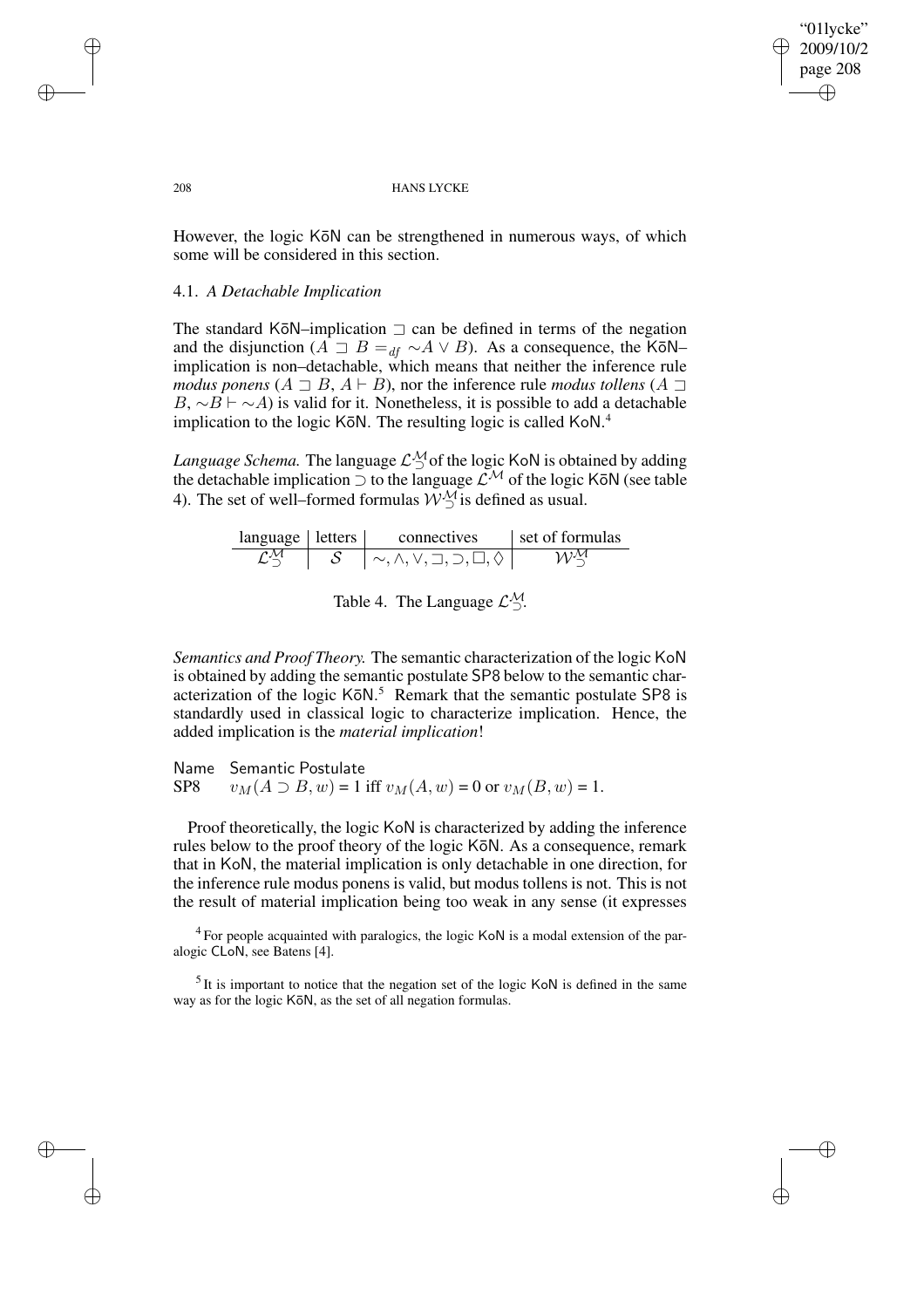"01lycke" 2009/10/2 page 209

✐

✐

✐

✐

exactly what it should express), but of the KoN–negation being too weak to render modus tollens into a valid rule of inference.

Name Inference Rule  $CP \tS(A, B) | A \supset B$ MP  $A \supset B$ ,  $A \mid B$ <br>PC  $(A \supset B) \supset A$  $(A \supset B) \supset A | A$ 

✐

✐

✐

✐

*Soundness and Completeness.* In order to prove soundness and completeness for the logic KoN (and any other modal paralogic containing material implication), it is necessary to add the induction cases below to the soundness and completeness proofs of the logic KōN. First, consider the induction cases necessary to obtain soundness.

CP Suppose that  $A \supset B$  (on line k) has been derived from  $S(A, B)$  (with B on line i) by means of the inference rule CP. Hence,  $\forall M \in \mathcal{M}_0$ and  $\forall w \in W$ : if  $v_M(\Gamma_i, w) = 1$  then  $v_M(B, w) = 1$  (by the induction hypothesis). Moreover, because  $A \supset B$  and  $S(A, B)$  both belong to the same subproof,  $(\Gamma_i - \{A\}) \subseteq \Gamma_k$ . As a consequence,  $\forall M \in \mathcal{M}_0$  and  $\forall w \in W$ : if  $v_M(\Gamma_k \cup \{A\}, w) = 1$  then  $v_M(B, w) = 1$  (\*) (by lemma 1).

Hypothesis. Suppose that  $\exists M \in \mathcal{M}_0$  and  $\exists w \in W: v_M(\Gamma_k, w) = 1$ and  $v_M(A \supset B, w) = 0$ . Hence,  $v_M(\Gamma_k \cup \{A\}, w) = 1$  and  $v_M(B, w)$  $= 0$  (by SP8). However, from this, together with  $(*)$ , also follows that  $v_M(B, w) = 1$ . Contradiction!

- MP Suppose that B (on line k) has been derived from  $A \supset B$  (on line i) and A (on line j, with  $i < j$ ) by means of the inference rule MP. Hence,  $\forall M \in \mathcal{M}_0$  and  $\forall w \in W$ : if  $v_M(\Gamma_i, w) = 1$  then  $v_M(A \supset B, w) = 1$ , and if  $v_M(\Gamma_i, w) = 1$  then  $v_M(A, w) = 1$  (by the induction hypothesis). Moreover, because  $A \supset B$ , A and B all belong to the same subproof,  $\Gamma_i \subseteq \Gamma_j \subseteq \Gamma_k$ . As a consequence,  $\forall M \in \mathcal{M}_0$  and  $\forall w \in W$ : if  $v_M(\Gamma_k, w) = 1$  then  $v_M(A \supset B, w) = 1$  and  $v_M(A, w) = 1$  (by lemma 1). From this now follows that if  $v_M(\Gamma_k, w) = 1$  then  $v_M(B, w) = 1$  (by SP8).
- PC Suppose that A (on line k) has been derived from  $(A \supset B) \supset A$  (on line i) by means of the inference rule PC. Hence,  $\forall M \in \mathcal{M}_0$  and  $\forall w \in W:$  if  $v_M(\Gamma_i, w) = 1$  then  $v_M((A \supset B) \supset A, w) = 1$  (by the induction hypothesis). Moreover, because  $(A \supset B) \supset A$  and A both belong to the same subproof,  $\Gamma_i \subseteq \Gamma_k$ . As a consequence,  $\forall M \in \mathcal{M}_0$ and  $\forall w \in W$ : if  $v_M(\Gamma_k, w) = 1$  then  $v_M((A \supset B) \supset A, w) = 1$  (by lemma 1). From this now follows that if  $v_M(\Gamma_k, w) = 1$  then  $v_M(A, w)$  $= 1$  (by SP8).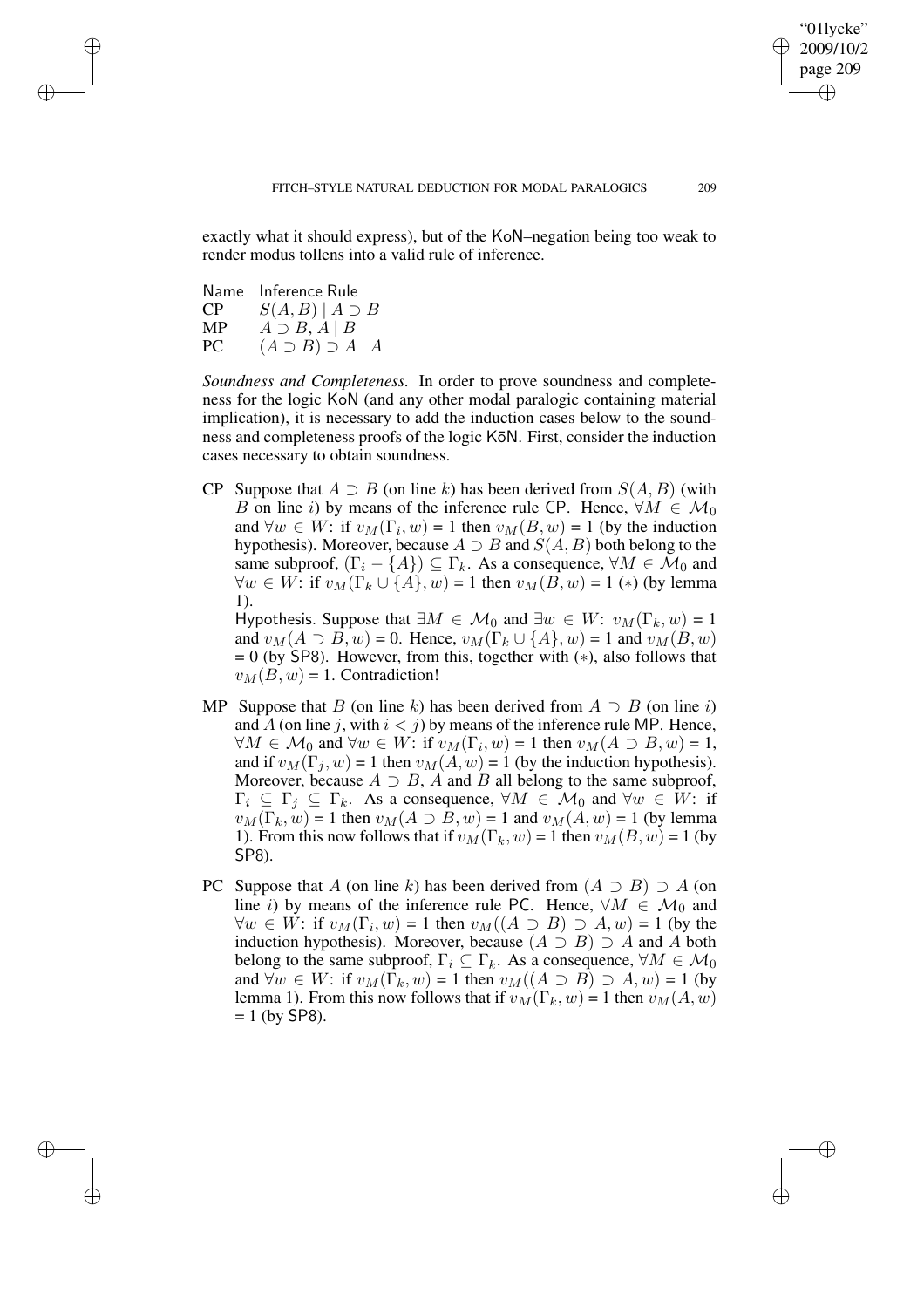"01lycke" 2009/10/2 page 210 ✐ ✐

✐

✐

#### 210 HANS LYCKE

Before providing the induction case necessary to obtain completeness, some preliminary remarks have to be made. Most importantly, the theories used in the completeness proof of the logic KoN are not deductively–closed, non– trivial, and prime (as for the logic K $\bar{o}$ N), but they are deductively closed, *maximally non–trivial*, and prime. This means that adding one extra formula would make them trivial. However, this only effects the proof of lemma 2, so that it has to be replaced by lemma 5 below. All other proofs remain as before.

*Lemma* 5: *If*  $\Gamma \nvDash_{K \circ N} A$ , *there is a deductively closed, max. non–trivial, prime theory*  $\Delta \supseteq \Gamma$  *such that*  $A \notin \Delta$ *.* 

*Proof.* The proof proceeds almost exactly as the proof of lemma 2. As only (iv) is different, only (iv) is given below.

(iv)  $\Delta$  is max. non–trivial.

First, notice that for all  $B \in \mathcal{W}_{\supset}^{\mathcal{M}}$ ,  $A \supset B \in \Delta$ . Otherwise,  $\Delta \cup$  ${A \supset B}$   $\vdash_{\text{KoN}} A$  (by the construction of  $\Delta$ ), which implies that  $\Delta \vdash_{\text{KoN}} (A \supset B) \supset A$  (because of theorem 2 and the inference rule CP). However, this would mean that  $\Delta \vdash_{\mathsf{K}\circ\mathsf{N}} A$  (because of the inference rule PC), which is impossible.

Next, suppose that  $C \notin \Delta$ . Hence,  $\Delta \cup \{C\} \vdash_{K \circ N} A$  (by the construction of  $\Delta$ ). However, as for all  $B \in \mathcal{W}_{\square}^{\mathcal{M}}$ ,  $A \supset B \in \Delta$  (because of the foregoing), adding C to  $\Delta$  would result in the trivial set (because of the deductive closure of  $\Delta$ ). Hence,  $\Delta$  is max. non–trivial.  $\Box$ 

In order to prove completeness for the logic KoN, an extra preliminary lemma is needed as well. Consider it below.

*Lemma 6*: *For* Σ *a deductively closed, max. non–trivial, prime theory,* A ⊃  $B \in \Sigma$  *iff*  $A \notin \Sigma$  *or*  $B \in \Sigma$ *.* 

*Proof. Left–Right.* Suppose  $A \supset B \in \Sigma$ . Hence,  $A \notin \Sigma$  or  $B \in \Sigma$ . Otherwise, a contradiction is derivable by means of the inference rule MP.

*Right–Left.* Suppose  $A \notin \Sigma$  or  $B \in \Sigma$ . Firstly, from  $B \in \Sigma$  follows that  $A \supset B \in \Sigma$  (by means of the inference rules HYP, CSP, and CP). Secondly, from  $A \notin \Sigma$  also follows that  $A \supset B \in \Sigma$ . For, suppose  $A \supset B \notin \Sigma$ . The latter would imply that  $\Sigma \cup \{A \supset B\}$  is trivial (as  $\Sigma$  is max. non–trivial). However,  $\Sigma \cup \{A \supset B\}$  being trivial would mean that  $\Sigma \cup \{A \supset B\} \vdash A$ , which implies that  $\Sigma \vdash (A \supset B) \supset A$  (because of theorem 2 and the inference rule CP). Hence, this would mean that  $A \in \Sigma$  (because of the inference rule PC, and the deductive closure of  $\Sigma$ ). However, this contradicts the supposition.  $\Box$ 

✐

✐

✐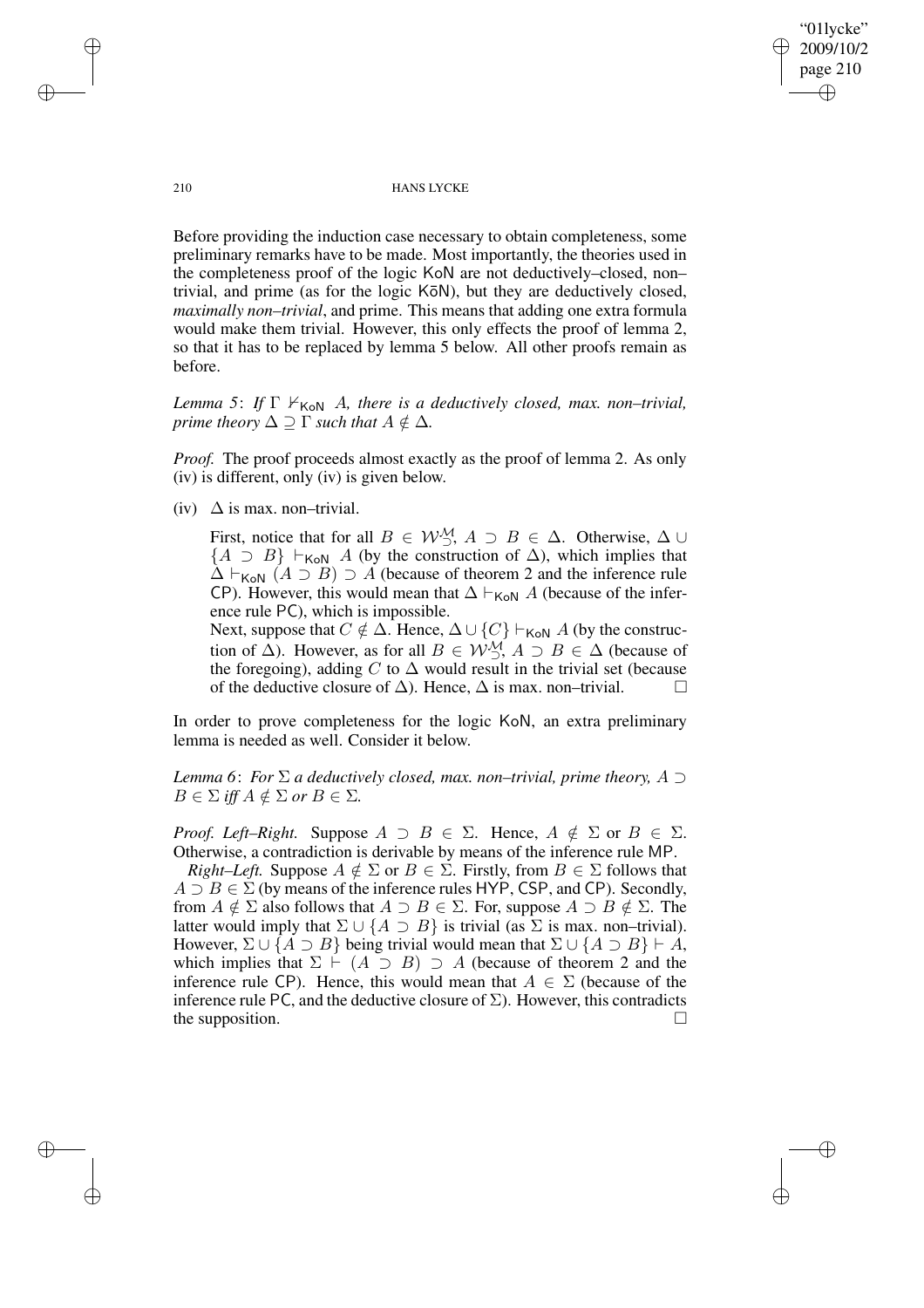Finally, consider the induction case necessary to obtain completeness.

$$
A \supset B \in \Sigma \quad \text{iff} \quad A \notin \Sigma \text{ or } B \in \Sigma \text{ (by lemma 6).}
$$
\n
$$
\text{iff} \quad v_M(A, \Sigma) = 0 \text{ or } v_M(B, \Sigma) = 1 \text{ (by the induction hypothesis).}
$$
\n
$$
\text{iff} \quad v_M(A \supset B, \Sigma) = 1 \text{ (by SP8).}
$$

## 4.2. *Double Negation and the De Morgan Laws*

✐

✐

✐

✐

As mentioned in section 2, the KōN–negation is extremely weak. For example, it does not validate double negation, nor any of the De Morgan laws (including their modal analogues). Nonetheless, it is possible to add double negation to the logic KōN, as well as all of the De Morgan laws.<sup>6</sup> The resulting logic is the logic called KoNs.<sup>7</sup> Moreover, the detachable implication of the previous section can be added as well, which results in the logic called KoNs. Obviously, there are also a lot of intermediate logics, validating only some of the inference rules under investigation. However, to keep things as simple as possible, I will here focus on the logic KoNs.

*Semantics and Proof Theory.* Semantically, the logic KoNs is obtained by restricting the negation set N to the set  $\{\sim A \mid A \in S\}$ ,<sup>8</sup> and by adding the following semantic postulates to the KoN–semantics:

Name Semantic Postulate SP9  $v_M(\sim \sim A, w) = 1$  iff  $v_M(A, w) = 1$ .<br>SP10  $v_M(\sim (A \wedge B), w) = 1$  iff  $v_M(\sim A, v)$ SP10  $v_M(\sim(A \wedge B), w) = 1$  iff  $v_M(\sim(A, w) = 1$  or  $v_M(\sim B, w) = 1$ .<br>SP11  $v_M(\sim(A \vee B), w) = 1$  iff  $v_M(\sim A, w) = 1$  and  $v_M(\sim B, w) = 1$ SP11  $v_M(\sim(A \vee B), w) = 1$  iff  $v_M(\sim A, w) = 1$  and  $v_M(\sim B, w) = 1$ . SP12  $v_M(\sim(A \sqsupset B), w) = 1$  iff  $v_M(A, w) = 1$  and  $v_M(\sim B, w) = 1$ . SP13  $v_M(\sim(A \supset B), w) = 1$  iff  $v_M(A, w) = 1$  and  $v_M(\sim B, w) = 1$ .<br>SP14  $v_M(\sim \Box A, w) = 1$  iff  $v_M(\sim \sim A, w) = 1$ . SP14  $v_M(\sim \Box A, w) = 1$  iff  $v_M(\lozenge \sim A, w) = 1$ .<br>SP15  $v_M(\sim \lozenge A, w) = 1$  iff  $v_M(\Box \sim A, w) = 1$ .  $v_M(\sim \Diamond A, w) = 1$  iff  $v_M(\Box \sim A, w) = 1$ .

 $^6$  Remark that this also results in  $\Box$  and  $\Diamond$  being interdefinable again.

<sup>7</sup> The logic KōNs is the modal extension of the paralogic CLōNs (see Lycke [12, ch. 4]) that is equivalent to the logic FDE expressing *tautological entailment* (see Priest [17, ch. 8]).

<sup>8</sup> For all logics that are situated in between KōN and KoNs, the negation set  $\mathcal N$  has to be adapted accordingly. In general,  $N$  should only contain those negation formulas that are characterized semantically by means of the semantic postulate SP2, and shouldn't contain the negation formulas that are characterized separately by means of one of the postulates SP9–SP15.

"01lycke" 2009/10/2 page 211

✐

✐

✐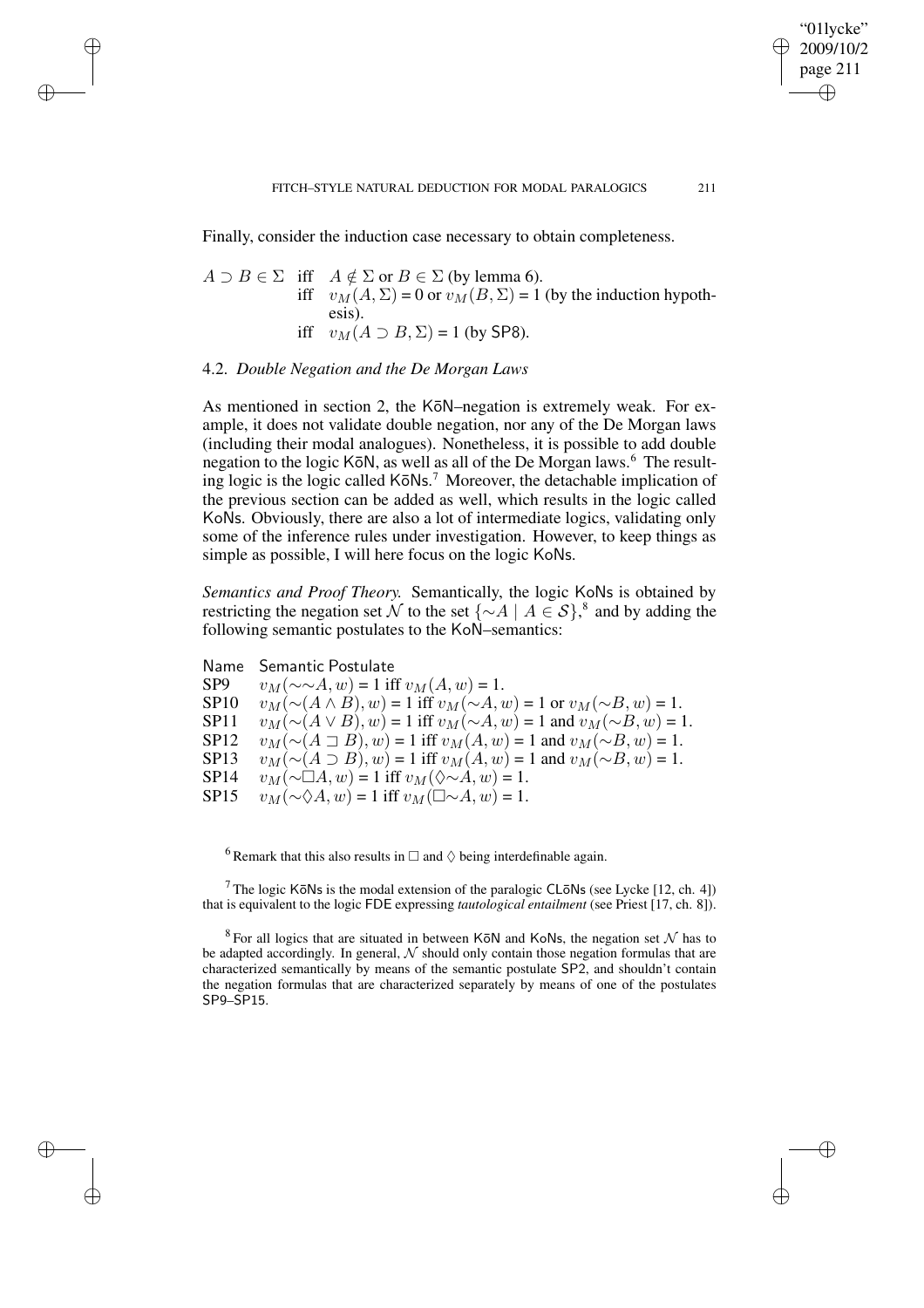✐

## 212 HANS LYCKE

The inference rules corresponding to the semantic postulates above, are the ones below. In order to obtain the proof theory of the logic KoNs, they have to be added to the proof theory of the logic KoN.

| Inference Rule                                    |
|---------------------------------------------------|
| $\sim \sim A \mid\mid A$                          |
| $\sim(A\wedge B)\mid\mid\sim A\vee\sim B$         |
| $\sim(A \vee B)$ $\mid \mid \sim A \wedge \sim B$ |
| $\sim(A \sqsupset B) \parallel A \wedge \sim B$   |
| $\sim(A \supset B)$    $A \wedge \sim B$          |
| $\sim\Box A\   \ \Diamond \!\!\sim\! A$           |
| $\sim \Diamond A \mid \mid \Box \sim A$           |
|                                                   |

*Soundness and Completeness.* In order to obtain soundness and completeness for the logic KoNs (and all MPL that validate double negation and/or some of the De Morgan laws), it is necessary to add the following induction cases to the soundness and completeness proofs of the logic KoN. However, as most of the induction cases are quite straightforward, I will only give those for the modal analogues of the De Morgan laws. First, consider the induction cases necessary to obtain soundness.

- N<sup> $□$ </sup> *Left–Right.* Suppose that  $\diamond \sim A$  (on line k) has been derived from  $\sim \square A$ (on line *i*) by means of the inference rule  $N^{\square}$ . Hence,  $\forall M \in \mathcal{M}_0$  and  $\forall w \in W$ : if  $v_M(\Gamma_i, w) = 1$  then  $v_M(\sim \Box A, w) = 1$  (by the induction hypothesis). Moreover, because  $\sim \Box A$  and  $\diamond \sim A$  both belong to the same subproof,  $\Gamma_i \subseteq \Gamma_k$ . As a consequence,  $\forall M \in \mathcal{M}_0$  and  $\forall w \in W$ : if  $v_M(\Gamma_k, w) = 1$  then  $v_M(\sim \Box A, w) = 1$  (by lemma 1). From this now follows that if  $v_M(\Gamma_k, w) = 1$  then  $v_M(\Diamond \sim A, w) = 1$  (by SP14). *Right–Left.* Completely analogous to the left–right direction.
- N<sup>◇</sup> *Left–Right*. Suppose that  $\square \sim A$  (on line k) has been derived from  $\sim \Diamond A$ (on line i) by means of the inference rule  $N^{\Diamond}$ . Hence,  $\forall M \in \mathcal{M}_0$  and  $\forall w \in W$ : if  $v_M(\Gamma_i, w) = 1$  then  $v_M(\sim \Diamond A, w) = 1$  (by the induction hypothesis). Moreover, because  $\sim \Diamond A$  and  $\square \sim A$  both belong to the same subproof,  $\Gamma_i \subseteq \Gamma_k$ . As a consequence,  $\forall M \in \mathcal{M}_0$  and  $\forall w \in W$ : if  $v_M(\Gamma_k, w) = 1$  then  $v_M(\sim \Diamond A, w) = 1$  (by lemma 1). From this now follows that if  $v_M(\Gamma_k, w) = 1$  then  $v_M(\square \sim A, w) = 1$  (by SP15). *Right–Left.* Completely analogous to the left–right direction.

Next, consider the induction cases necessary to obtain completeness.

✐

✐

✐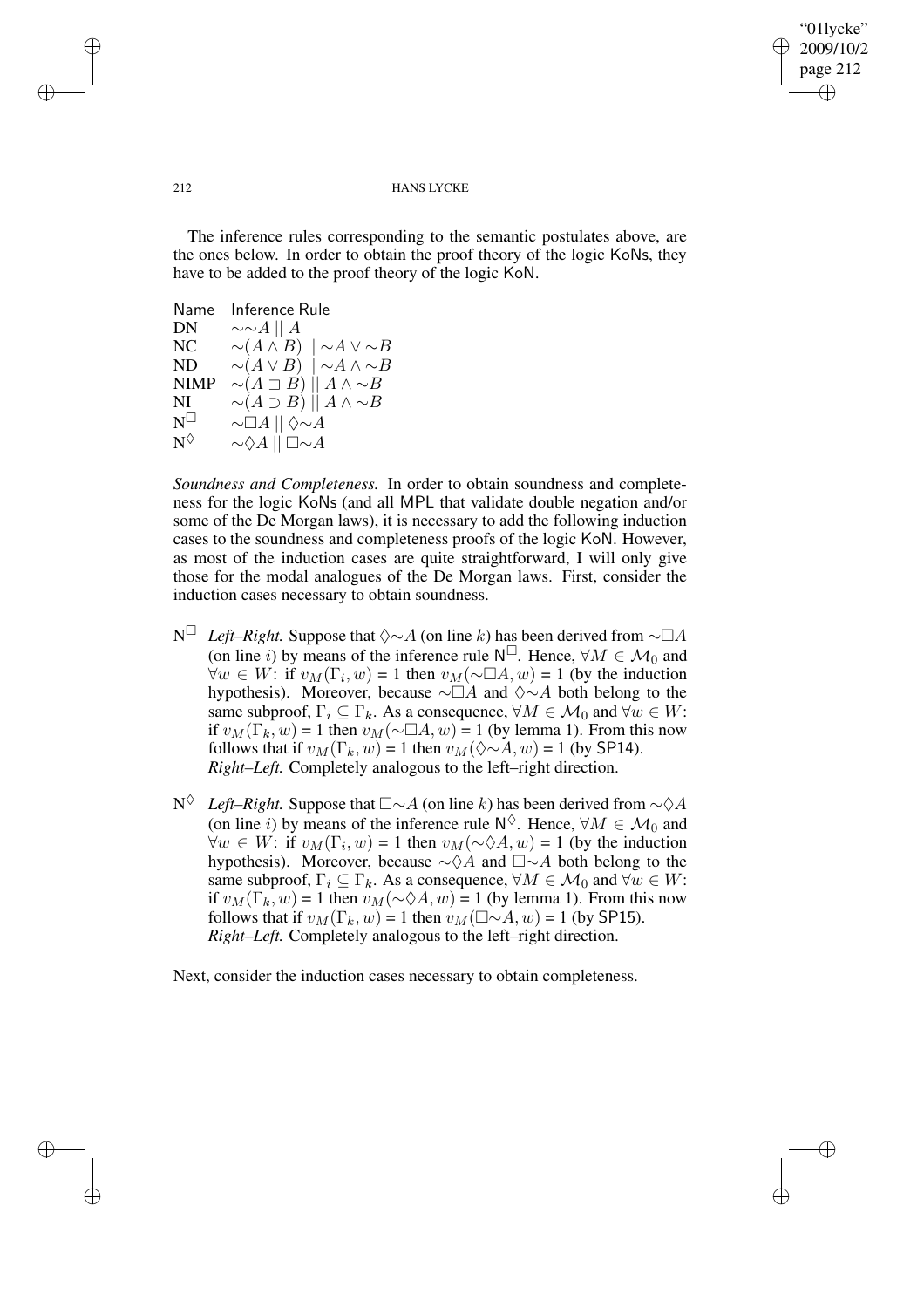"01lycke" 2009/10/2 page 213 ✐ ✐

✐

✐

- $\sim \Box A \in \Sigma$  iff  $\Diamond \sim A \in \Sigma$  (by means of the inference rule  $\mathsf{N}^{\square}$ ).
	- iff  $∃Θ ∈ W$ ,  $R_{ΣΘ}$  and ∼ $A ∈ Θ$  (by lemma 4).
	- iff  $∃Θ ∈ W$ ,  $R_{ΣΘ}$  and  $v_M(∼A, Θ) = 1$  (by the induction hypothesis).
	- iff  $v_M(\sim \Box A, \Sigma) = 1$  (by SP7 and SP14).
- $\sim \Diamond A \in \Sigma$  iff  $\square \sim A \in \Sigma$  (by means of the inference rule  $\mathsf{N}^{\Diamond}$ ).
	- iff  $\forall \Theta \in W$ , if  $R_{\Sigma\Theta}$  then  $\sim A \in \Theta$  (by lemma 3).
		- iff  $\forall \Theta \in W$ , if  $R_{\Sigma \Theta}$  then  $v_M(\sim A, \Theta) = 1$  (by the induction hypothesis).
		- iff  $v_M(\sim \Diamond A, \Sigma) = 1$  (by SP6 and SP15).

# 4.3. *Requiring Consistency and/or Completeness*

✐

✐

✐

✐

The logic KōN is both paraconsistent and paracomplete, because KōN allows for both gaps and gluts with respect to the negation. However, not all MPL allow for both gaps and gluts with respect to the negation, some only allow for gaps, others only for gluts. Hence, the negation of these logics behaves either consistently (in case only gaps are allowed), or completely (in case only gluts are allowed). Consider both options below.

*Only Gaps.* In case a modal paralogic only allows for gaps with respect to the negation, the semantic postulate SP2 is replaced by the postulate Con below. The latter is called the *consistency requirement*, because it forces the negation to behave consistently. This means that a formula and its negation can not both be true. As a consequence, MPL that embrace the consistency requirement again validate inferences based on the *ex falso quodlibet*–schema.

Name Semantic Postulate Con For  $\sim A \in \mathcal{N}$ ,  $v_M(\sim A, w) = 1$  iff  $v_M(A, w) = 0$  and  $v(\sim A, w) = 1$ .

Proof theoretically, the consistency requirement is captured by means of the following rules of inference.

Name Inference Rule DS For  $\sim A \in \mathcal{N}$ :  $B \vee (A \wedge \sim A) | B$ INC For  $\sim A \in \mathcal{N}: \Diamond(A \wedge \sim A) | A \wedge \sim A$ 

*Example.* If the consistency requirement is added to the logic KōNs (see section 4.2), the resulting logic is the logic KaNs, the modal extension of Kleene's well–known logic K3 (see e.g. Priest [17, ch. 7]).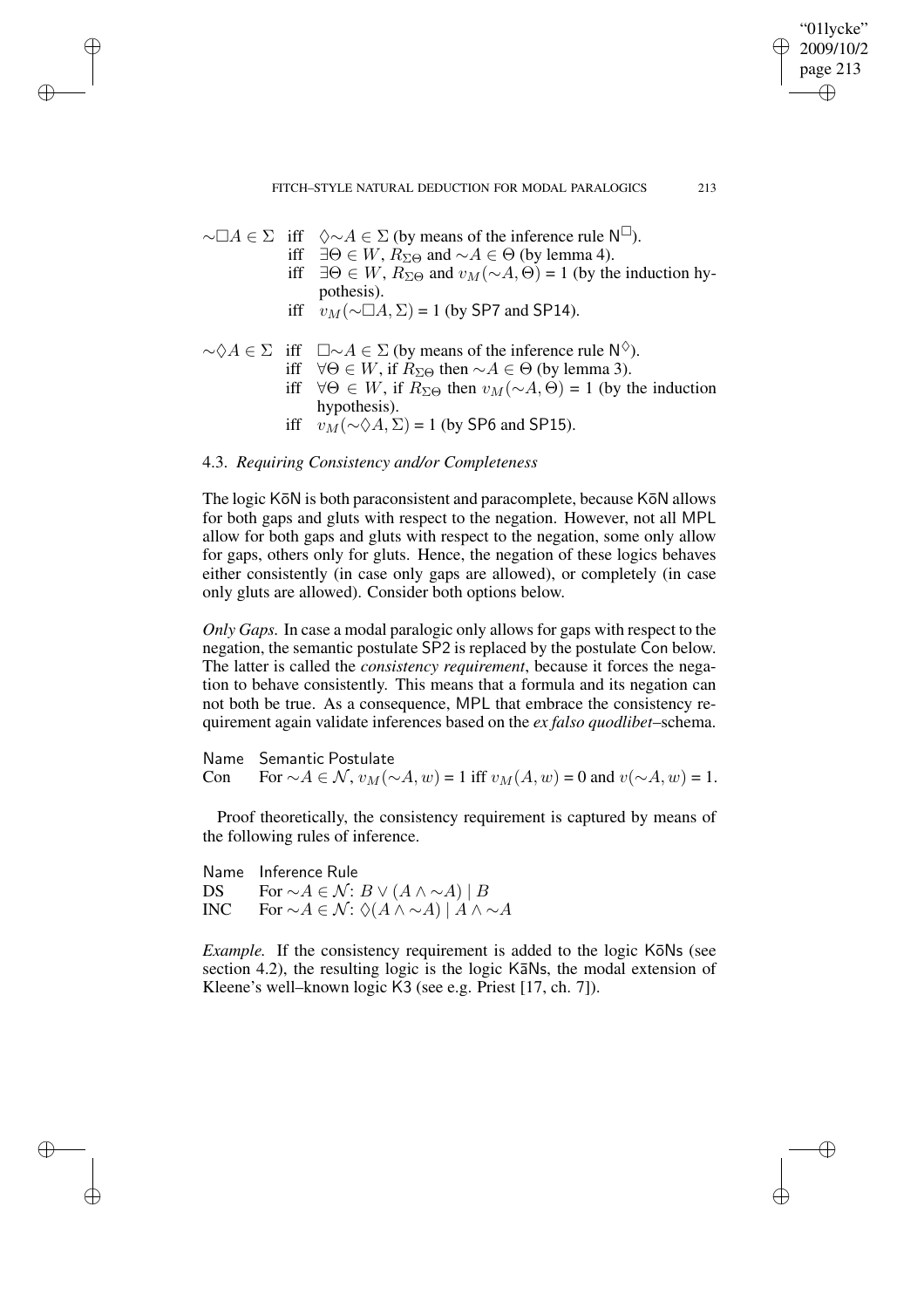"01lycke" 2009/10/2 page 214 ✐ ✐

✐

✐

#### 214 HANS LYCKE

*Soundness and Completeness.* To prove soundness and completeness for MPL with a negation that behaves consistently, the induction cases below have to be added to the soundness and completeness proofs from section 3.2. First, consider the induction cases necessary to obtain soundness.

- DS Suppose that B (on line k) has been derived from  $B \vee (A \wedge \sim A)$  (on line i) by means of the inference rule DS. Hence,  $\forall M \in \mathcal{M}_0$  and  $\forall w \in W$ : if  $v_M(\Gamma_i, w) = 1$  then  $v_M(B \vee (A \wedge \sim A), w) = 1$  (by the induction hypothesis). Moreover, because  $B \vee (A \wedge \sim A)$  and B both belong to the same subproof,  $\Gamma_i \subseteq \Gamma_k$ . As a consequence,  $\forall M \in \mathcal{M}_0$ and  $\forall w \in W$ : if  $v_M(\Gamma_k, w) = 1$  then  $v_M(B \vee (A \wedge \sim A), w) = 1$  (by lemma 1). From this now follows that if  $v_M(\Gamma_k, w) = 1$  then  $v_M(B, w)$  $= 1$  (by SP4 and Con).
- INC Suppose that  $A \land \sim A$  (on line k) has been derived from  $\Diamond(A \land \sim A)$ (on line i) by means of the inference rule INC. Hence,  $\forall M \in \mathcal{M}_0$  and  $\forall w \in W$ : if  $v_M(\Gamma_i, w) = 1$  then  $v_M(\Diamond(A \land \sim A), w) = 1$  (by the induction hypothesis). Moreover, because  $\Diamond(A \land \neg A)$  and  $A \land \neg A$ both belong to the same subproof,  $\Gamma_i \subseteq \Gamma_k$ . As a consequence,  $\forall M \in \mathcal{M}_0$  and  $\forall w \in W$ : if  $v_M(\Gamma_k, w) = 1$  then  $v_M(\Diamond(A \land \sim A), w)$ = 1 (by lemma 1). From this now follows that if  $v_M(\Gamma_k, w) = 1$  then  $v_M(A \wedge \neg A, w) = 1$  (by SP7 and Con).

Next, consider lemma 7 below. It is important, because the induction case necessary to obtain completeness heavily relies on it.

*Lemma* 7: *For*  $\Sigma$  *a deductively closed, non-trivial, prime theory:*  $\sim A \in \Sigma$ *iff*  $A \notin \Sigma$  *and*  $v(∼A, ∑) = 1$ .

*Proof. Left–Right.* Suppose  $\sim A \in \Sigma$ . Hence,  $A \notin \Sigma$ . Otherwise,  $\Sigma$  would be the trivial set (because of the inference rules ADD and DS). This would mean that  $\Sigma$  is not an element of W (for these are non–trivial), which contradicts the supposition. Moreover, from the supposition, it also follows that  $v(\sim A, \Sigma) = 1$  (by AP1).

*Right–Left.* Suppose  $A \notin \Sigma$  and  $v(\sim A, \Sigma) = 1$ . Hence,  $\sim A \in \Sigma$  (by  $AP1$ ).

Finally, consider the induction case necessary to obtain completeness for the consistency requirement.

✐

✐

✐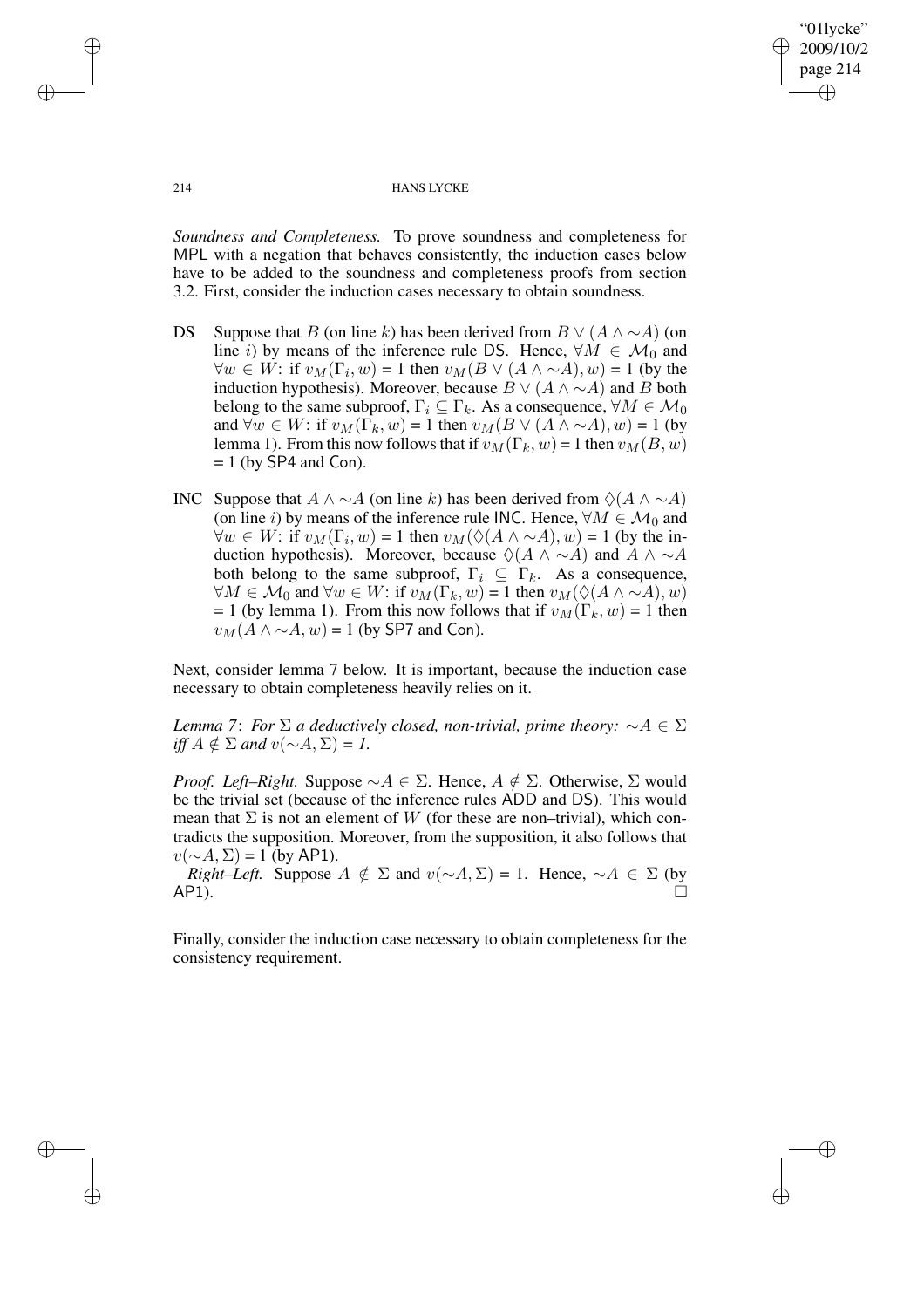$∼A \in \Sigma$  iff  $A \notin \Sigma$  and  $v(∼A, \Sigma) = 1$  (by lemma 7). iff  $v_M(A, \Sigma) = 0$  and  $v(\sim A, \Sigma) = 1$  (by the induction hypothesis). iff  $v_M(\sim A, \Sigma) = 1$  (by Con).

*Only Gluts.* Instead of allowing for gaps, MPL may allow for gluts with respect to the negation. In this case, negation is semantically characterized by means of the postulate Com below. This postulate is called the *completeness requirement*, because it forces the negation to behave completely, which means that a formula and its negation can not both be false. As a consequence, MPL characterized by means of the completeness requirement validate the *law of excluded middle* (as well as all inferences that are based on it).

Name Semantic Postulate Com For  $∼A \in \mathcal{N}$ ,  $v_M(∼A, w) = 1$  iff  $v_M(A, w) = 0$  or  $v(∼A, w) = 1$ .

Proof theoretically, the completeness requirement is captured by means of the following inference rules.

Name Inference Rule TH  $\sim A \in \mathcal{N}: \emptyset \mid A \vee \sim A$ NEC  $\sim A \in \mathcal{N}: \emptyset \mid \Box(A \vee \sim A)$ 

✐

✐

✐

✐

*Example.* If the completeness requirement is added to the logic KōNs (see section 4.2), the resulting logic is the logic  $K\bar{u}$ Ns, the modal extension of Priest's LP (see e.g. Priest [15] and Priest [17, ch. 7]).

*Soundness and Completeness.* To prove soundness and completeness for MPL with gluts for negation, it is necessary to prove the induction cases below. First, consider those necessary to prove soundness.

- TH Suppose that  $A \vee \sim A$  (on line k) has been derived by means of the inference rule TH. Now, suppose that  $\exists M \in \mathcal{M}_0$  and  $\exists w \in W$ :  $v_M(\Gamma_k, w) = 1$  and  $v_M(A \vee \sim A, w) = 0$ . However, this leads to a contradiction (by SP4 and Com).
- NEC Suppose that  $\Box(A \land \neg A)$  (on line k) has been derived by means of the inference rule NEC. Now, suppose that  $\exists M \in \mathcal{M}_0$  and  $\exists w \in W$ :  $v_M(\Gamma_k, w) = 1$  and  $v_M(\square(A \vee \sim A)), w) = 0$ . However, this leads to a contradiction (by SP6, SP4 and Com).

*"01lycke" 2009/10/2 page 215*

✐

✐

✐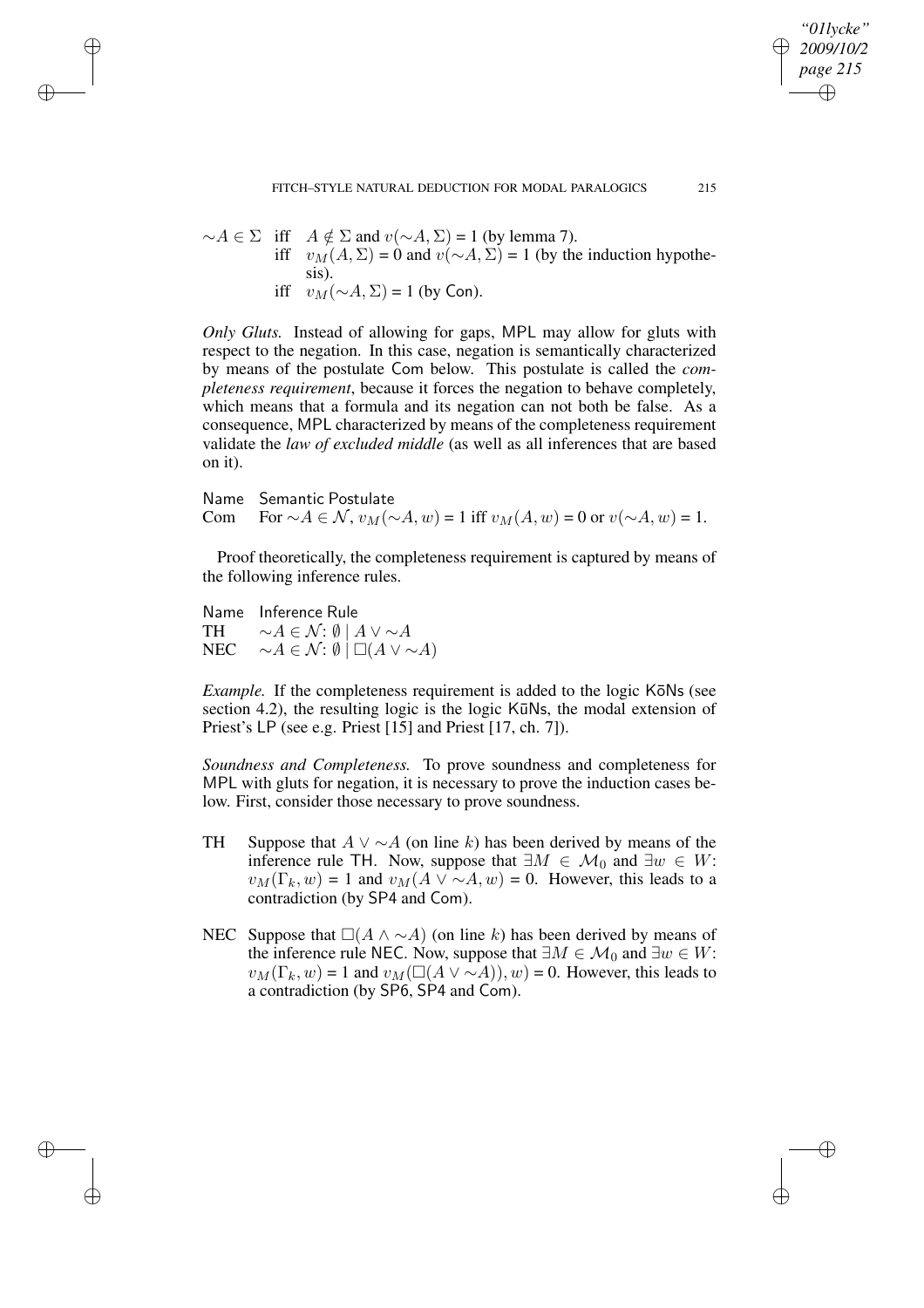✐

#### 216 HANS LYCKE

Next, consider lemma 8 that will be used to prove the induction case below.

*Lemma* 8: *For*  $\Sigma$  *a deductively closed, non-trivial, prime theory:*  $\sim A \in \Sigma$ *iff*  $A \notin \Sigma$  *or*  $v(∼A, ∑) = 1$ .

*Proof. Left–Right.* Suppose  $\sim A \in \Sigma$ . Hence,  $v(\sim A, \Sigma) = 1$  (by AP1). As a consequence,  $A \notin \Sigma$  or  $v(\sim A, \Sigma) = 1$ .

*Right–Left.* Suppose  $A \notin \Sigma$  or  $v(\sim A, \Sigma) = 1$ . Firstly, from  $A \notin \Sigma$ follows that  $\sim A \in \Sigma$ . For,  $A \vee \sim A \in \Sigma$  (because of the inference rule TH), and  $\Sigma$  is a prime theory. Hence, either  $A \in \Sigma$  or  $\sim A \in \Sigma$ . As  $A \notin \Sigma$ ,  $∼A \in \Sigma$ . Secondly, from  $v(∼A, \Sigma) = 1$  follows that  $∼A \in \Sigma$  (by AP1). Hence,  $\sim A \in \Sigma$ .

Finally, consider the induction case necessary to obtain completeness for the completeness requirement.

 $∼A \in \Sigma$  iff  $A \notin \Sigma$  or  $v(∼A, \Sigma) = 1$  (by lemma 8). iff  $v_M(A, Σ) = 0$  or  $v(∼A, Σ) = 1$  (by the induction hypothesis). iff  $v_M(\sim A, \Sigma) = 1$  (by Com).

*Neither Gaps nor Gluts.* Obviously, in case neither gaps nor gluts are allowed for the negation, negation behaves classically (i.e. negation is both consistent and complete). As a consequence, the resulting logics are not modal paralogics anymore, but standard normal modal logics.

## 4.4. *Constraints on Accessibility*

Semantically, the modal paralogic K $\bar{\sigma}$ N is characterized by means of an arbitrary accessibility relation R. Obviously, as is the case for normal modal logics, more MPL are obtained by imposing constraints on the accessibility relation R. The best–known of these constraints, together with their corresponding inference rules, are spelled out in the table below (see also Garson  $[10]$ .<sup>9</sup>

✐

✐

✐

<sup>&</sup>lt;sup>9</sup> Remark that the presented inference rules correspond to the constraints imposed on the accessibility relation  $R$  of normal MPL, which means that  $R$  regulates accessibility between normal worlds only. As a consequence, it cannot be assumed that these inference rules also correspond to the constraints imposed on the accessibility relation  $R'$  of non–normal MPL, for the latter regulates accessibility between both normal and non–normal worlds. Hence, different inference rules might be necessary to explicate these constraints for non–normal MPL. Which inference rules these might be, is left as further research.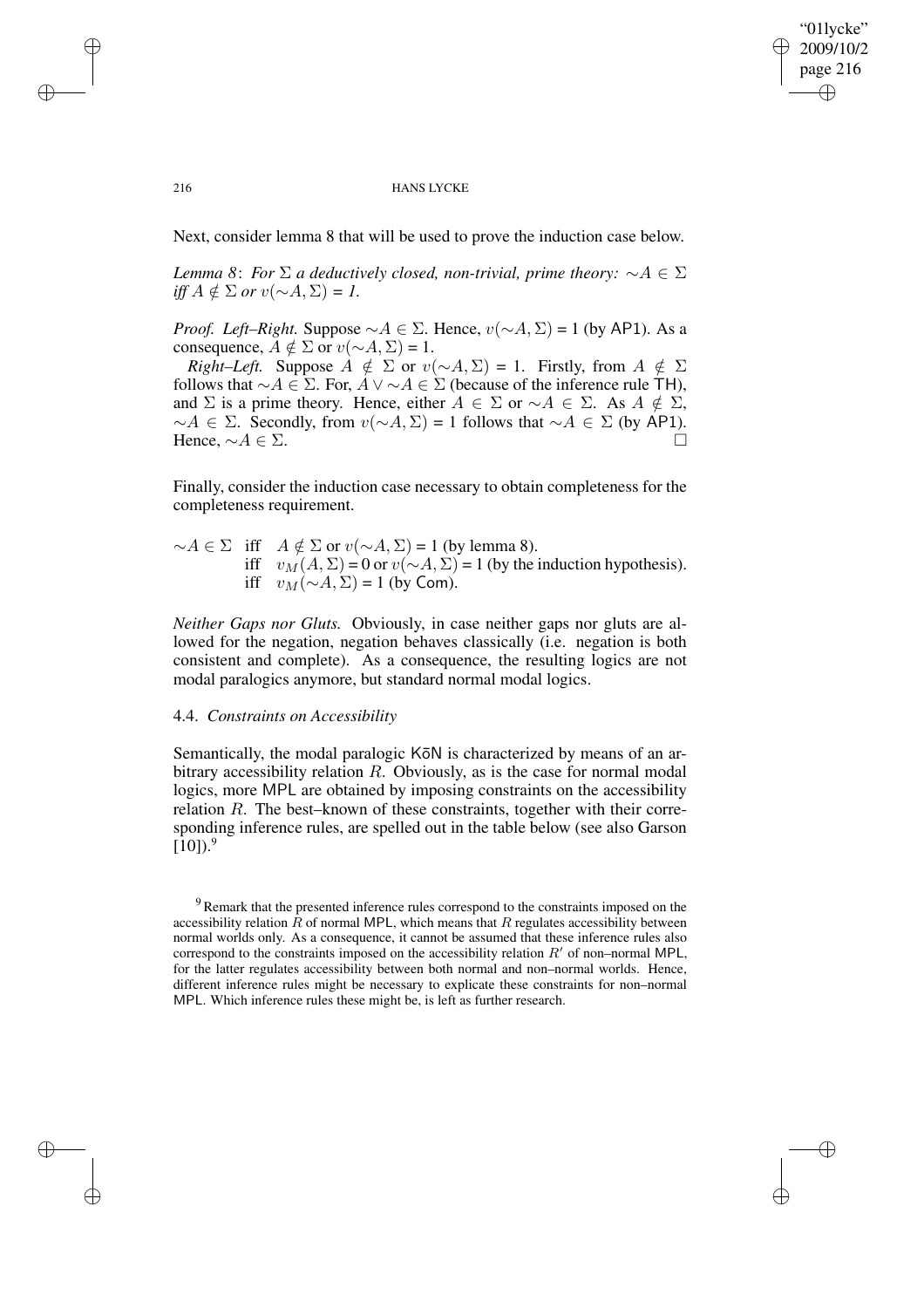### FITCH–STYLE NATURAL DEDUCTION FOR MODAL PARALOGICS 217

"01lycke" 2009/10/2 page 217

✐

✐

✐

✐

| $R$ is                     | <b>Condition on Models</b>                                                                                       | Inference Rule                                      |
|----------------------------|------------------------------------------------------------------------------------------------------------------|-----------------------------------------------------|
| Serial                     | $(\forall w)(\exists w')Rww'$                                                                                    | $\Box A \mid \Diamond A$                            |
| Reflexive $(\forall w)Rww$ |                                                                                                                  | $\Box A \,   \, A; A \,   \, \Diamond A$            |
|                            | Symmetric $(\forall w, w')Rww' \Rightarrow Rw'w$                                                                 | $A \mid \Box \Diamond A$ ; $\Diamond \Box A \mid A$ |
|                            | Transitive $(\forall w, w', w'')Rww' \& Rw'w'' \Rightarrow Rww'' \Box A \Box \Box A; \Diamond \Diamond A \Box A$ |                                                     |
|                            | Euclidean $(\forall w, w', w'')Rww' \& Rww'' \Rightarrow Rw'w'' \& A \Box \& A$                                  |                                                     |

Soundness and completeness proofs for MPL obtained by imposing one or more of these constraints on the accessibility relation  $R$ , are obtained by standard means. Hence, they are left to the reader.

## 5. *Conclusion*

✐

✐

✐

✐

In this paper, I have presented a Fitch–style natural deduction proof theory for modal paralogics. The latter are modal logics that allow for gaps and/or gluts with respect to negation. More specifically, I have presented the proof theory of the logic KōN, a particularly weak modal paralogic. Afterwards, I have presented the proof theories of numerous extensions of the logic KōN, thereby showing that the presented proof system is of a general kind.

Further research is necessary though, for the presented proof theory was restricted in a twofold way. First of all, all modal paralogics discussed in this paper are propositional modal logics. Hence, the proof theory has to be generalized in such a way that predicative modal paralogics are also included. Secondly, only normal modal paralogics were discussed. At the moment, it is still an open question whether the proof system can be extended to handle non–normal modal paralogics as well.

> Centre for Logic and Philosophy of Science Ghent University, Belgium Hans.Lycke@UGent.be http://logica.ugent.be/hans/

# **REFERENCES**

- [1] Diderik Batens. Paraconsistent extensional propositional logics. *Logique et Analyse*, 90–91:195–234, 1980.
- [2] Diderik Batens. Zero logic adding up to classical logic. *Logical Studies*, 2, 1999. (Electronic Journal: http://www.logic.ru/ LogStud/02/LS2.html).
- [3] Diderik Batens. A universally abnormality-adaptive logic. In *Logical Investigations*, volume 8, pages 256–265. Moscow, "NAUKA", 2001. Appeared 2002.